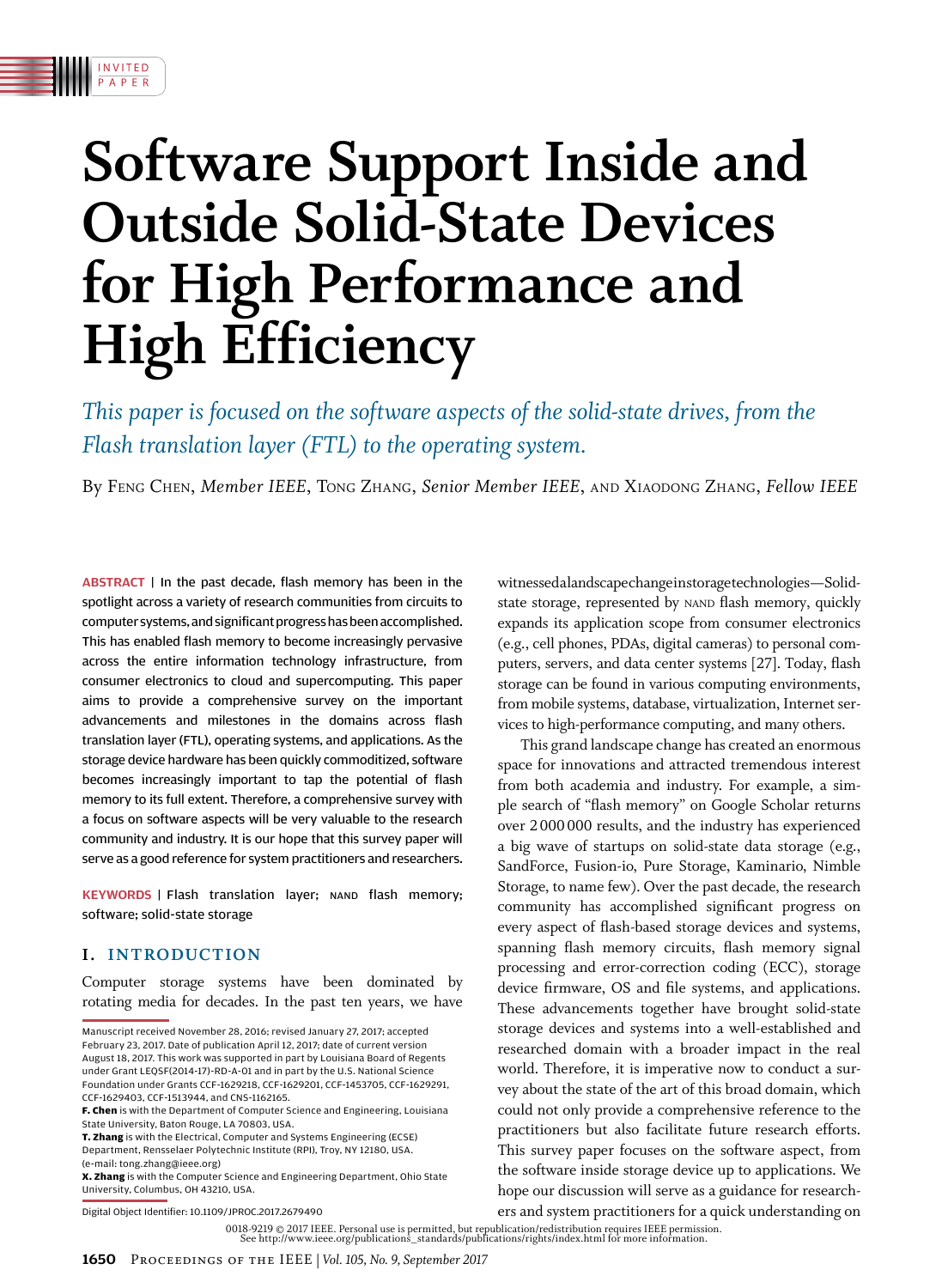the impact of flash memory devices to today's computing systems. This paper will survey the prior research efforts and accomplishments in the following two categories.

- Software inside storage devices: As illustrated in Fig. 1, a solid-state storage device such as solid-state drive (SSD) mainly contains a controller and multiple nand flash memory chips, where the software running on the controller is responsible for all the intelligence inside the SSD. To simplify the discussion, we call the entire software stack running on the controller as the flash translation layer (FTL), which provides a set of highly sophisticated mechanisms to address the technical limitations of flash memory and optimize the device performance. As discussed later, major FTL design objectives include 1) managing address mapping; 2) reducing write amplification; 3) dealing with device wearout; and 4) improving speed performance. In this paper, we will discuss representative studies across all these four aspects.
- Software outside storage devices: On top of FTL is the application layer. We note that applications here refer to a general scope of software, including those running at the system level, such as file systems and virtual machine hypervisor, rather than being strictly limited in "user mode" software. Most flash devices provide a backward-compatible block interface to the host, which enables a large-scale adoption of flash devices in the current computing systems without requiring significant software changes. However, fully exploiting the great potential and taking advantage of the unique properties of flash memory devices often demand efforts of removing or closing the so-called "semantic gap" between the device and the application, which refers to the weak ability for application to pass specific requests or hints to the device for high performance and high efficiency. A large body of research has been performed to optimize applications for flash devices. In this paper, we will discuss representative studies in three main flash-optimized applications, from caching systems, file systems, to database systems.

# **II. SOFTWARE INSIDE SSD**

Inside SSD, a collection of sophisticated software components run on the SSD controller, which are together responsible for managing flash memory resources, handling flash memory operations, optimizing flash performance, and performing routine management and maintenance. This paper refers the entire software stack inside SSD as FTL. How well FTL is implemented directly determines the overall quality of SSD service. This section will discuss the fundamentals of the FTL design and survey its state of the art.

### **A. FTL Design Objectives**

We first briefly discuss the major objectives of FTL design, for which it is necessary to review the very basic device characteristics of NAND flash memory. Each NAND flash memory cell is a floating gate transistor whose threshold voltage can be configured (or programmed) by injecting certain amount of charges into the floating gate. Before one memory cell can be programmed, it must be erased (i.e., its threshold voltage is set to the lowest voltage window). NAND flash memory is subject to gradual memory cell wearout caused by programming/erase (P/E) operations. This leads to a P/E cycling endurance limit that continuously degrades with technology scaling to increase bit density and further reduce the cost.

nand flash memory cells are organized in an array→block  $\rightarrow$  page hierarchy, as illustrated in Fig. 2, where one NAND flash memory array is partitioned into blocks, and each block contains a number of pages. Within one NAND flash memory block, each memory cell string contains a number of flash memory cells (typically 64–128), and all the memory cells driven by the same wordline are programmed and sensed at the same time. All the memory cells within the same block must be erased at the same time. Data are programmed and fetched in the unit of page, where the page size could range from 4 to 32 kB. All the memory blocks share the bitlines and an on-chip page buffer that holds the data being programmed or fetched. In summary, the above description identifies the following important characteristics of SSD.



**Fig. 1. An illustration of SSD architecture [18].**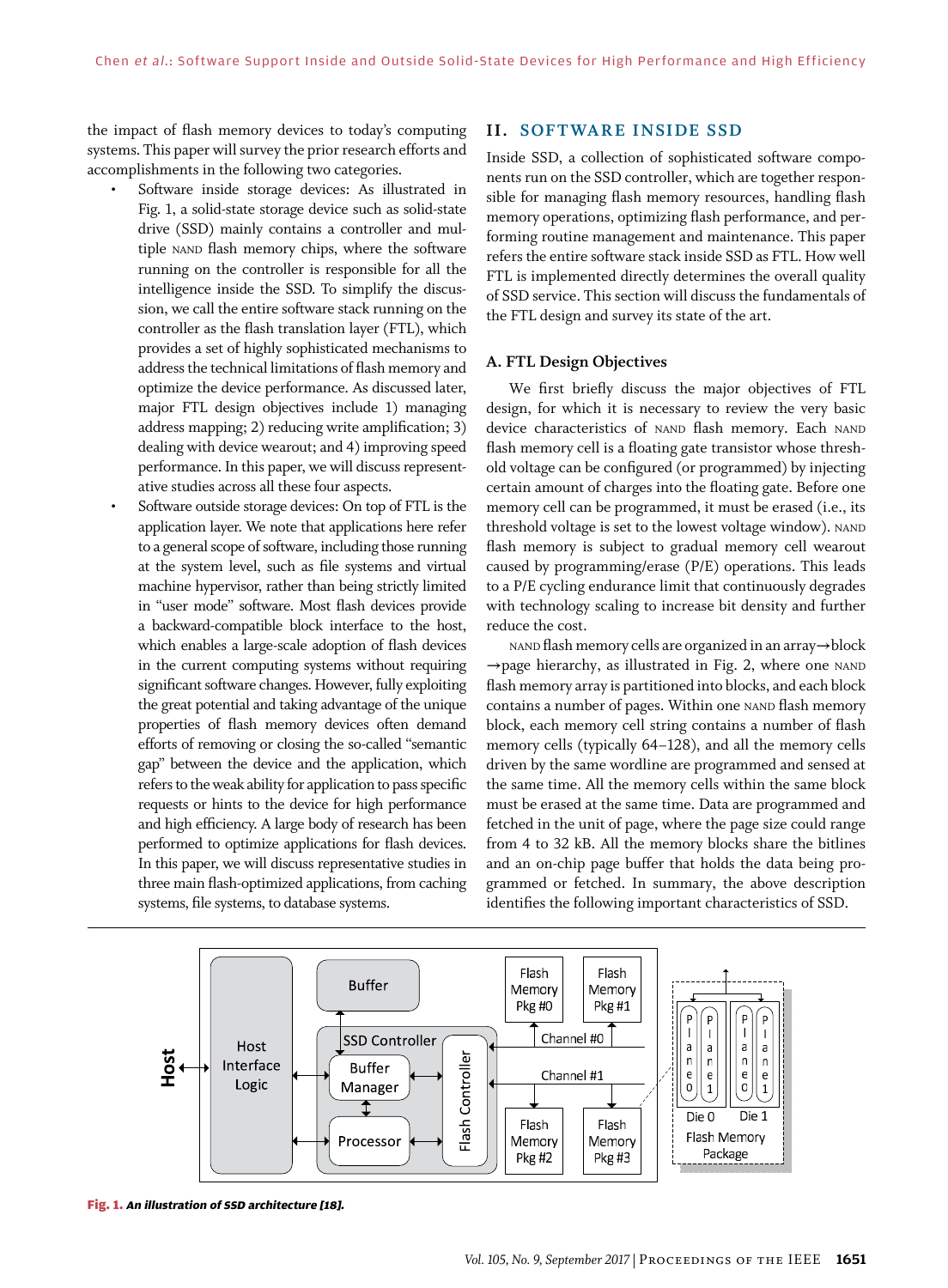

**Fig. 2. nand flash memory structure.**

- Absence of update-in-place feature: SSD cannot directly in-place rewrite or update the content of one individual flash memory page. Hence, SSD has to use the same principle of copy-on-write [78] to write any updated content to a new physical flash memory page. As a result, address mapping constantly changes, which makes the mapping information management a nontrivial task.
- Block-based erase: SSD has to erase one entire block, which stores hundreds of pages, at a time. Before one block is erased, any pages that still contain live data must be copied to other locations, leading to write amplification.
- Device wearout: NAND flash memory device storage reliability gradually deteriorates, and the wearout closely relates the P/E cycling number endured by each individual memory block. The overall SSD lifetime is typically defined in terms of total amount of data (e.g., hundreds of terabytes) that can be written to SSD over the time before SSD can no longer ensure its specified storage capacity (e.g., tens of gigabytes).

Meanwhile, speed performance is one important metric of SSDs, for which FTL plays a critical role as well. Therefore, SSD FTL design essentially centers around the following four objectives: 1) managing the address mapping at reasonable implementation cost; 2) reducing the write amplification; 3) dealing with the device wearout; and 4) improving the speed performance. In the remainder of this section, we will discuss and survey the FTL design techniques from these four aspects. For the reference to the readers, Fig. 3 illustrates these four FTL design objectives and lists major options for achieving these objectives, which will be discussed throughout the remainder of this section.

## **B. Managing Address Mapping**

Storage devices internally manage the data being stored on their physical storage media (e.g., platters in HDD and flash memory chips in SSD) in the unit of constant-size *sectors* (e.g., 512 B or 4 kB). Each physical sector is assigned with one unique physical block address (PBA). Instead of directly exposing the PBAs to external host, storage devices expose an array of logical block address (LBA) and internally manage/maintain an injective mapping between LBA and PBA. The reason for introducing such an extra layer of address mapping can be multifold and vary among different types of storage devices (e.g., HDD versus SSD). In the context of HDD, the primary reason is to facilitate the tolerance of defective sectors, which may be caused by disk surface scratches, insufficient magnetic coating material, and deterioration of magnetic materials. Moreover, regardless to their causes, defects in HDDs can be either primary defects, which are detected during the HDD manufacturing, or grown defects, which gradually develop over the time in the field. The internal LBA–PBA mapping makes it possible for HDD controller to mask out the PBAs of those defective sectors while still exposing a continuous storage address space to external host.

SSD employs the extra layer of address mapping not only for defect tolerance, but also, more importantly, for embracing unique device characteristics of NAND flash memory as discussed above. In spite of the seemingly simple task of LBA–PBA mapping management, it is far beyond trivial and



Major Design Options

**Fig. 3. Illustration of the four FTL design objectives and the major options for achieving these objective.**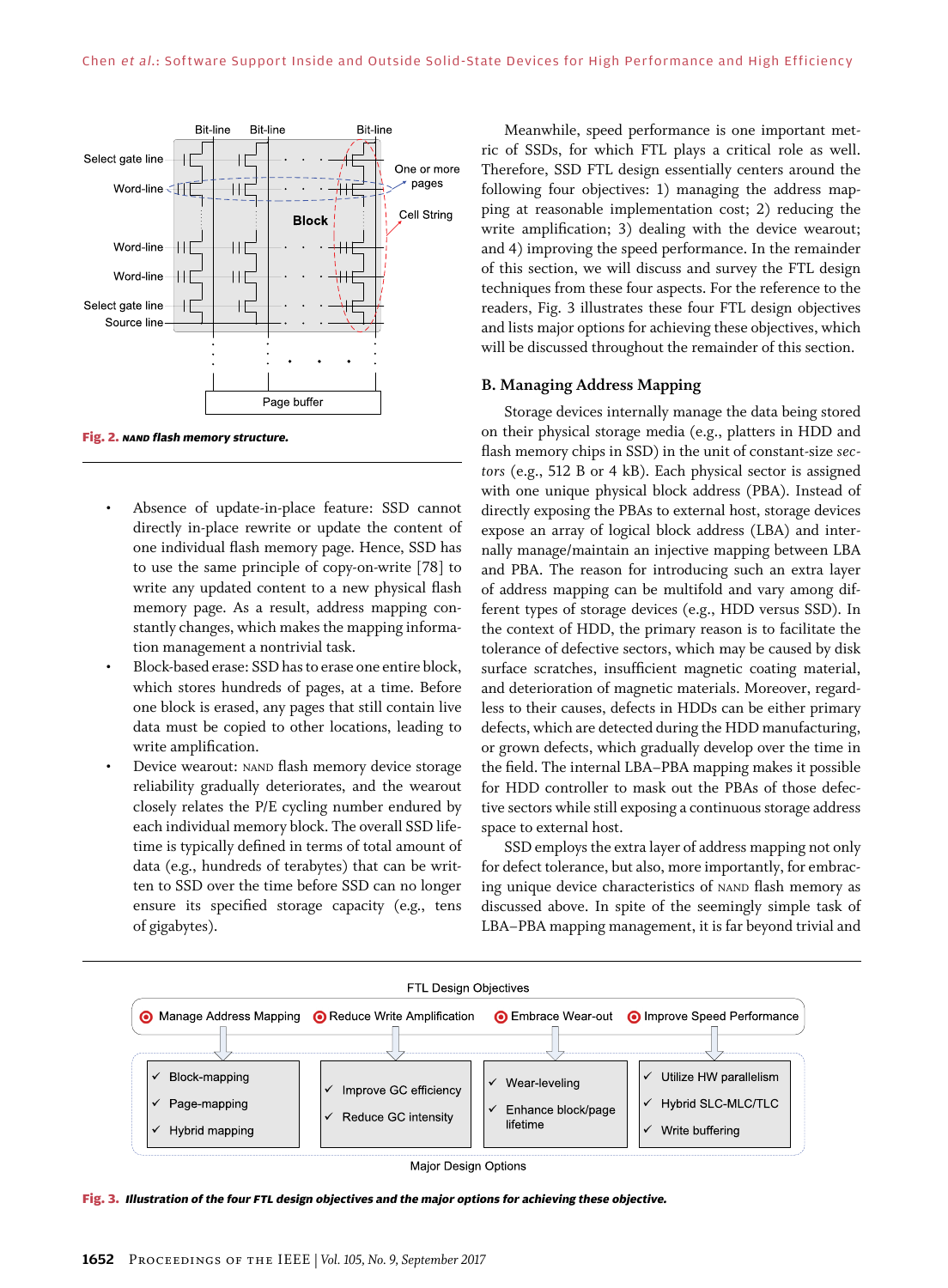involves a large design space. Various mapping strategies have been surveyed in [26]. On one side of the design spectrum is the so-called block mapping, which simply uses a linear LBA–PBA mapping within each flash memory block. For example, suppose each memory block stores 2*m* sectors, and each LBA contains *n* bits expressed as  $[\mathbf{1}_{n-m}, \mathbf{1}_m]$ , where **l**<sub>*n*−*m*</sub> and **l**<sub>*m*</sub> are  $(n - m)$ -bit and *m*-bit vectors. Under block mapping, the  $2^m$  LBAs sharing the same  $\mathbf{l}_{n-m}$  are linearly mapped to the  $2^m$  PBAs belonging to the same nand flash memory block. Let  $\mathcal{L}_b$  denote the set consisting of all the 2*n*−*m* different possible values of l*n*−*m*, and P denote the set consisting of all the PBAs. Hence, under block mapping, the FTL only needs to manage the  $\mathcal{L}_b \rightarrow \mathcal{P}$  mapping. On the other side of the design spectrum is the so-called page mapping, which can map one LBA to any PBA. Let  $\mathcal L$  denote the set consisting of all the 2*<sup>n</sup>* LBAs, then page-mapping FTL has to manage the  $\mathcal{L} \rightarrow \mathcal{P}$  mapping.

Compared with its page-mapping counterpart, the block-mapping FTL manages 2*m* times less mapping entries, leading to a much smaller implementation complexity (especially when the FTL aims to hold the entire mapping table in SRAM or DRAM). Meanwhile, the drawback of block mapping is also very clear, i.e., the much worse write amplification due to its block-mapping nature, which leads to much worse SSD speed performance and lifetime. Intuitively, one may expect to achieve a graceful SSD performance versus FTL implementation complexity tradeoffs by appropriately combining block mapping and page mapping, which has been well studied by the research community [32], [46], [51], [56], [57], [74], [92], [96]. Regardless of the specific design details, most prior work shares the following common themes: 1) apply page mapping to a small number of flash memory blocks and combine it with appropriate data write scheduling in order to largely reduce the write amplification; and 2) apply block mapping to the bulk of flash memory blocks to keep the size of the mapping table relatively small. The key challenge is the development of the data write scheduling that can best leverage the page mapping to reduce the write amplification. In [32] and [96], the FTL actively estimates the data hotness by observing the workload characteristics, and accordingly decide whether the data are written to the block-mapping region or pagemapping region. The prior work [46], [51], [56], [57], [74], [92] focused on using the page-mapping region as the write log buffer for the block-mapping region. Data are first written to the write log buffer and then migrated to the normal memory blocks. Such a two-tier structure prevents the memory blocks, which are managed by block mapping, from being directly exposed to random write, leading to much less write amplification.

Since page-mapping FTL manages a large number of mapping table entries, its straightforward realization demands a large memory (SRAM or DRAM) holding the entire mapping table. The rule of thumb is that the size of the page-mapping table is roughly 1/1000 of the SSD storage capacity, e.g., 1 GB of page-mapping entries for each 1-TB storage capacity. Leveraging the runtime workload spatial and temporal locality inherent in many real-world applications, prior research [28], [40], [76], [107] has presented solutions that only cache a small subset of the entire pagemapping table to reduce the memory cost. The key concept is essentially the same as the use of translation lookaside buffer (TLB) in CPU [31]. For example, Gupta *et al.* [28] developed a so-called demand-based FTL (DFTL) design solution that selectively caches the page-mapping table content using the least recently used (LRU) policy. More sophisticated and workload-adaptive cache replacement policies have been presented in [107].

Regardless of the specific address mapping scheme, it is important to guarantee the consistency between the mapping information and the data being stored in SSD. Because the size of each mapping table entry is much smaller than the size of flash memory page, FTL should aggregate many updated mapping table entries together in SRAM/DRAM before flushing them into flash memory. As a result, a sudden power loss could cause the loss of the up-to-date mapping information, especially for SSDs without internal energy storage devices such as supercapacitor. To mitigate this issue, FTL always integrates the inverse mapping information into each sector being written to the flash memory, i.e., FTL records the corresponding LBA information in the spare space within each flash memory physical page. Hence, in the case of mapping table corruption/loss, FTL can scan all the flash memory pages to reconstruct the mapping table.

## **C. Reducing Write Amplification**

Write amplification occurs when one NAND flash memory block to be erased still contains live data. Inside FTL, a process called garbage collection (GC) is responsible for choosing the block(s) to be reclaimed/erased and copying live data out to other blocks. Generally, to reduce the write amplification inside SSD, we have only two options: 1) to improve the efficiency of GC, i.e., reduce the amount of live data inside memory blocks to be erased; and 2) to reduce the intensity of GC process, i.e., reduce the frequency of invoking the GC process. Accordingly, all the existing FTL design techniques for reducing the write amplification fall into the two categories as described through the rest of this subsection.

*1) Techniques to Improve the Efficiency of GC:* Most straightforwardly, one can use the so-called greedy GC policy [14], which aims to always reclaim the memory block that contains the minimal amount of live data among all the memory blocks in SSD. Typically, FTL invokes the GC process when the number of free memory blocks falls below a threshold that is much less than the total number of memory blocks. As a result, aiming to find the best candidate among all the filled memory blocks, the strictly greedy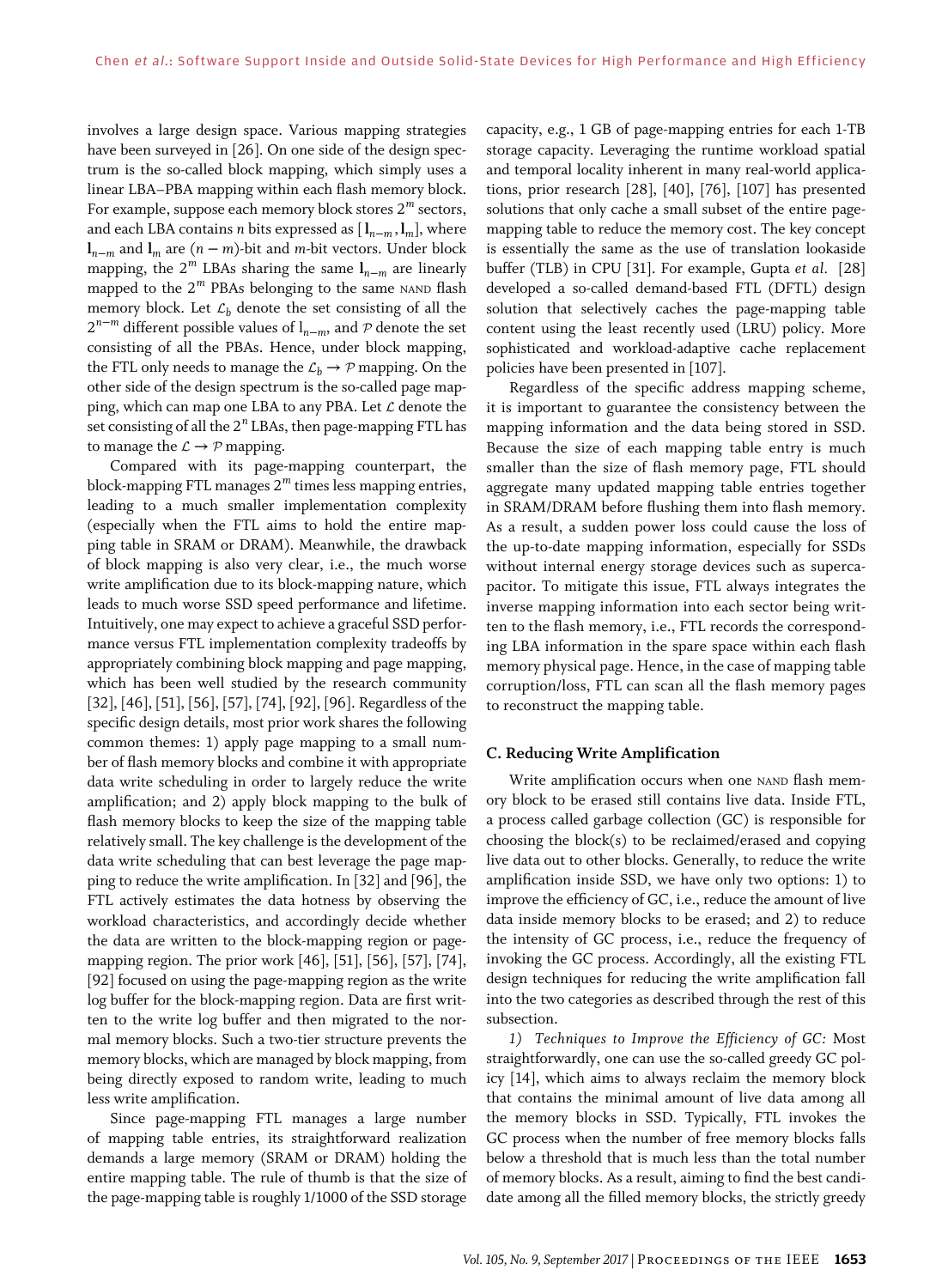GC tends to consume a large number of CPU cycles, especially for large-capacity SSDs. To reduce the CPU stress, a few variations of greedy GC can be deployed, which simply chooses the blocks to be reclaimed from a subset of all the memory blocks. Notable examples are the age-based greedy GC strategies [35], [67] that search for the block with minimal amount of live data only among those blocks that were not recently written. Meanwhile, because of the flash memory wearout caused by P/E cycling, how the memory blocks are reclaimed by GC also affects the wearout pace of all the memory blocks. In order to maximize the SSD lifetime, all the memory blocks should have roughly the same wearout pace and approach their end-of-lifetime almost at the same time. Nevertheless, since greedy GC does not explicitly take into account of flash memory block wearout, it cannot guarantee equalized wearout pace among all the memory blocks. Reducing write amplification and equalizing flash memory wearout could be conflicting at times. Hence, many prior efforts focused on developing GC algorithms that cohesively consider both write amplification and memory wearout, which will be discussed in details in Section II-D.

The efficiency of GC can be significantly improved if the FTL can gain certain knowledge about the characteristics of the data being stored. The TRIM command [49], [83] has been introduced for this purpose. Through the TRIM command, file system can notify the FTL about which data have been deleted by the file system. Suppose the file system writes a sector to the LBA *Li* at the time *t*0, which is mapped to the PBA  $P_i$  in the FTL mapping table, deletes the data from LBA  $L_i$  at the time  $t_1$ , and then writes a new sector to the LBA  $L_i$  later at the time  $t_2$  (where  $t_0 < t_1 < t_2$ ). Without the TRIM command, the FTL is not aware of the deletion operation inside file system at the time  $t_1$ , hence must treat the data being stored at the PBA *Pi* alive until the time  $t_2$ . As a result, if GC reclaims the block that contains the PBA *Pi* anytime between time *t*1 and *t*2, it has to copy the data from *Pi* to another location. In comparison, with the TRIM command, such data copy can be directly obviated, leading to reduced write amplification.

The efficiency of GC can be further improved if the FTL could write data with similar lifetime into the same memory blocks. Nevertheless, it is very difficult, if not impossible, for FTL to accurately infer or predict data lifetime on its own. Therefore, to enable its practical realization, applications must convey the data lifetime information to the FTL, which of course demands modification and enhancement of existing storage I/O interface. Researchers at Samsung have recently demonstrated the feasibility by prototyping socalled multistreamed SSDs [45], [102]. With multistreamed SSD, the host can explicitly open different streams through the enhanced I/O interface, and write data with similar expected lifetime to the same stream. The FTL of multistreamed SSDs tries to place data within the same stream onto the same memory blocks. Experiments show that such SSDs can significantly improve the efficiency of GC.

*2) Techniques to Reduce the Intensity of GC Process:* The intensity of GC process (i.e., how frequently the GC process is invoked) is inversely proportional to the amount of empty memory blocks inside SSDs. As the most straightforward option to reduce the intensity of GC process, overprovisioning [84] has been pervasively used by commercial SSDs. Through overprovisioning, SSDs reserve certain storage space from being exposed to the user, e.g., one SSD with 1-TB storage space available to the users may internally contain 1.2-TB storage capacity in total, representing 20% overprovisioning.

Beyond explicit overprovisioning, FTL can internally deploy data reduction techniques (e.g., lossless data compression and data deduplication) to create more empty memory blocks for reducing the intensity of GC process. This can be considered as opportunistic overprovisioning without demanding additional physical flash memory devices. Since FTL-based data reduction is completely transparent to the external host, SSDs always expose the same storage capacity to the users regardless the efficiency of their internal data reduction. Data reduction can be realized by either lossless data compression or data deduplication, or even their combination. FTL-based lossless data compression has been first implemented in SandForce<sup>1</sup> SSD controllers. The biggest challenge of implementing FTL-based compression is to realize a cost-effective address mapping due to the variable length of compressed sectors. If we record the full location information of each compressed sector (i.e., its head location and its length) in the address mapping table, it could significantly increase the address mapping table size. A hybrid design solution was presented in [23], which sheds a light on how SandForce addressed this issue. The key idea is to split the full location information of each compressed sector between SRAM/DRAM and flash memory. Each physical nand flash memory contains a fixed number of ECC units (e.g., suppose each ECC unit protects 2 kB, each 16 kB flash memory pages contains eight ECC units). Each ECC unit is assigned with a unique physical ECC unit address (PEUA), similar to the PBA. Given the size of ECC unit, we can calculate the maximum number of ECC units over which one compressed sector can span, denoted as  $n_{sn}$ . Since the size of ECC unit typically ranges between 1 and 4 kB in commercial SSDs, the value of  $n_{sn}$  is very small (e.g., less than 6). FTL maintains an in-SRAM/DRAM LBA-PEUA mapping table, in which each entry contains one PEUA and additional  $\lceil \log_2 n_{sp} \rceil$ -bit span information. Inside each ECC unit on the flash memory, there is a header that stores the metadata for recovering the full location information of each compressed sector. Such a hybrid design solution can support FTL-based data compression with almost the same mapping table size as the one without using compression.

Although data deduplication has been well studied (e.g., see [11], [60], [87], and [108]), FTL-based data deduplication

<sup>1</sup>SandForce Inc. is one of the pioneers on developing commercial SSD controllers, which was acquired by LSI Inc. in 2012.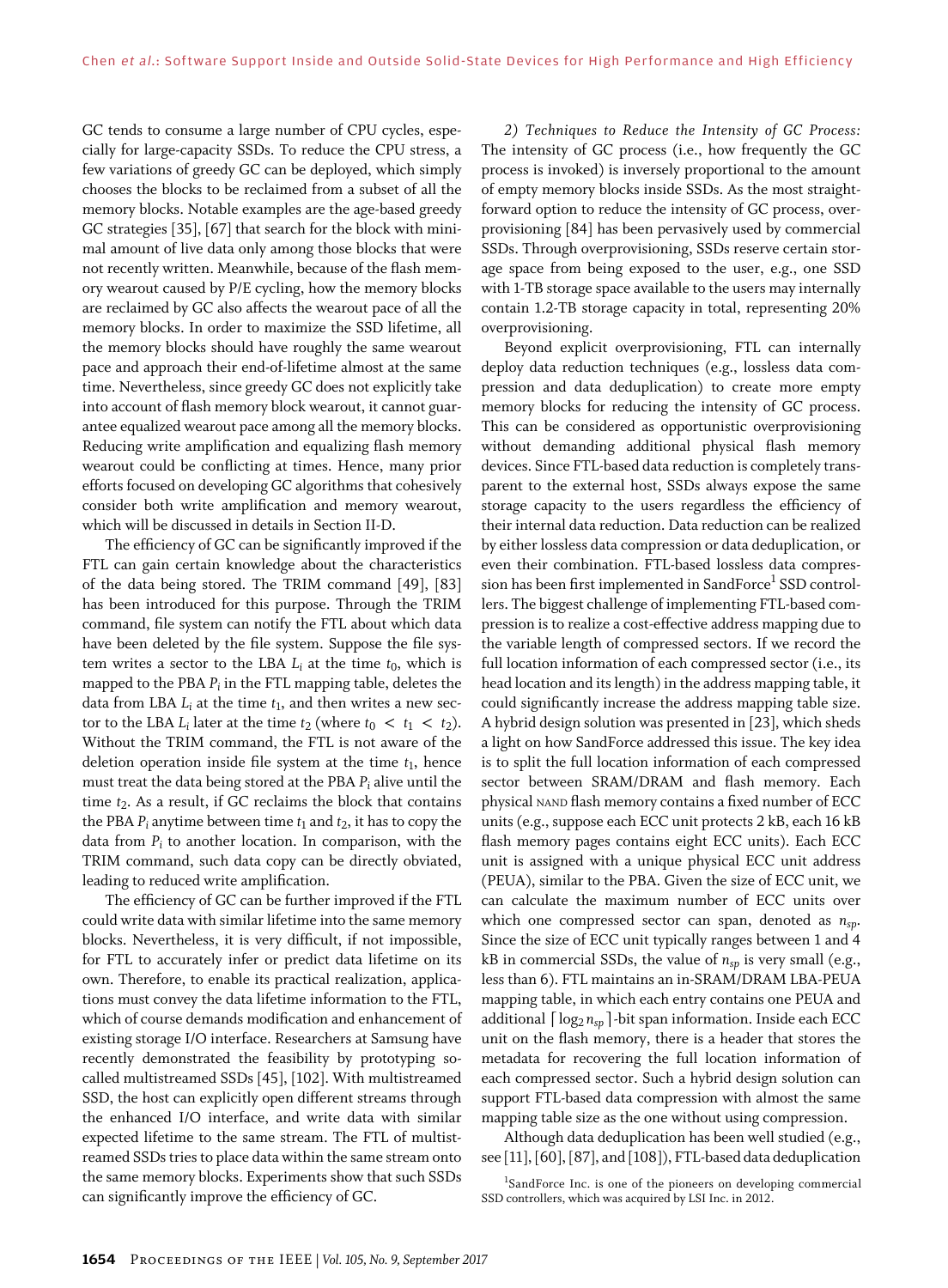inside SSDs faces several unique challenges, including 1) limited computing and memory resources of SSDs; 2) relatively lower redundancy, especially compared with backup and archival systems; 3) lack of semantic hints from host file systems; and 4) stringent requirement on low performance overhead. How to practically address these challenges was first studied in [19] and [29]. For example, Chen *et al.* [19] presented a design framework, referred to as content-aware FTL (CAFTL), to comprehensively address these challenges. In particular, CAFTL combines both inline and out-of-line (also known as postprocessing or out-of-band) deduplication. Inline deduplication proactively examines the incoming data and cancels duplicate writes before committing a write request to flash, while out-of-line deduplication periodically scans the flash memory and coalesces redundant data. CAFTL employs a two-level mapping mechanism to coalesce redundant data. In order to minimize the performance impact caused by computing hash values, CAFTL further incorporates a set of acceleration methods to speed up fingerprinting. In addition to identical data deduplication, Wu and He [98] applies delta compression (or similaritybased data deduplication) to better exploit the inherent data redundancy at the cost of a higher FTL design complexity, which could further reduce the intensity of GC process.

#### **D. Dealing With Device Wearout**

We can handle the cycling induced device wearout to improve the SSD lifetime from two aspects: 1) to equalize the device wearout across all the memory blocks/pages through wear leveling; and 2) to increase the lifetime of each memory block/page. This section reviews prior research efforts from these two aspects.

*1) Wear Leveling:* To maximize the lifetime of SSD, one would expect that the reliability of all the memory blocks should degrade to the point beyond the ECC tolerance almost the same time. The process of leveling (or equalizing) the reliability of all the memory blocks is called wear leveling. Ideally, wear leveling aims to schedule the usage of memory blocks in such a way that all the memory blocks maintain the same data storage reliability throughout the SSD lifetime. As one of the most critical components in FTL, wear leveling has been very well studied (e.g., see [13], [14], [21], [33], [50], [69], [86], [99], and [103]) and surveyed in  $\lfloor 10 \rfloor$  and  $\lfloor 26 \rfloor$ .

Since wear leveling and GC schedule the usage of memory blocks with different objectives (i.e., equalizing the memory block reliability versus reducing the write amplification), their integration and interaction could largely affect the overall quality and complexity of FTL. The design schemes, which more cohesively consider the wear leveling and GC, are called static wear leveling. In particular, static wear leveling aims to equalize the wearout across all the memory blocks through proactively moving cold data from less worn out blocks to more worn out blocks. In comparison, the so-called dynamic wear leveling represents loose coupling between wear leveling and GC, i.e., GC first reclaims/erases memory blocks based upon the write amplification efficiency, then wear leveling chooses which memory blocks to use. As a result, memory blocks storing cold data are worn out slowly relative to other blocks. Assuming a 20%:80% ratio of dynamic data versus static data in one SSD, all the data write traffic is accommodated by 20% of flash memory blocks under dynamic wear-leveling. In comparison, static wear-leveling utilizes all the flash memory blocks to absorb the write traffic. As a result, when using dynamic wear leveling, 20% of flash memory blocks will be worn out much more quickly, leading to five times less lifetime than the case of using static wear leveling. A large variety of specific wear-leveling algorithms has been reported in the open literature [13], [14], [21], [33], [50], [69], [86], [99], [103]).

Because the reliability of memory blocks monotonically degrades with the P/E cycling, most prior work on wear leveling uses the P/E cycling number as the reliability metric, i.e., they aim to equalize the P/E cycling number across all the memory blocks. Nevertheless, due to the inevitable fabrication process variation (especially under highly scaled technology nodes), different memory blocks could exhibit different storage reliability even under the same P/E cycling number, particularly among memory blocks in different flash memory chips. Therefore, memory block could have (largely) different levels of P/E cycling endurance. As a result, simply using P/E cycling number as the equalization target could lead to suboptimal wear leveling. A few recent works [41], [73], [94], [104] investigated the design of wear leveling that explicitly embraces such interblock P/E cycling endurance variation. Pan *et al.* [73] and Yang *et al.* [104] proposed wear-leveling algorithms that directly track and use the runtime bit error statistics of memory block as the equalization target. Woo and Kim [94] presented design schemes that combine the bit error statistics and other flash memory operational characteristics such as programming latency to more accurately quantify the reliability of memory blocks. A so-called wear-unleveling solution is presented in [41] that exploits the wearout pace variation at the page level instead of block level to further improve the overall SSD lifetime.

*2) Improving Memory Block/Page Lifetime:* An effective option for improving the endurance of each memory block/ page is to deploy more powerful ECC such as low-density parity-check (LDPC) codes. Since the ECC module in SSD is largely independent from FTL and has been discussed in other papers in this special issue, we will not discuss it in this paper. Beyond using more powerful ECC to increase the lifetime of individual memory pages, one may recycle worn out memory blocks/pages by leveraging certain flash memory device characteristics. For example, motivated by the intrapage reliability variation (e.g., different segments within the same physical page may exhibit noticeably different reliability), Lin and Hsieh [61] developed a half-level-cell (HLC)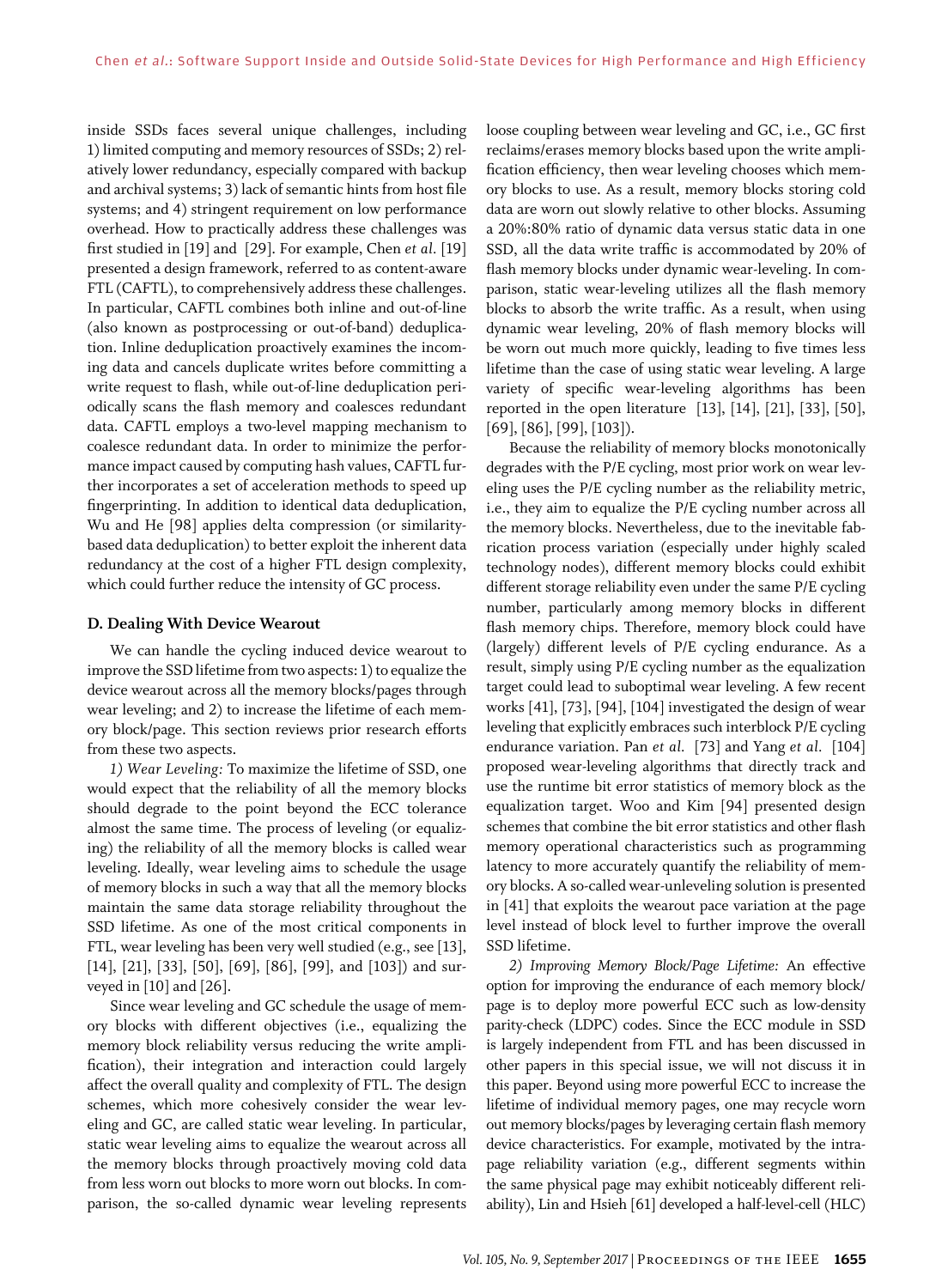scheme that logically combines segments from two worn out physical pages to form a new usable logic page. Leveraging the self-recovery effect of flash memory cells, a recovery-aware throttling technique was presented in [53] to enhance FTL for improving flash memory lifetime. Motivated by the observation that slowing down the erase process at a lower erase voltage could significantly reduce the cycling-induced device damage, Jeong *et al.* [39] presented an FTL design strategy that can enhance flash memory cycling endurance with minimal impact on system speed performance by dynamically adjusting the memory block erase voltage/latency.

The cycling-induced physical damage also depends on the data content being programmed into memory cells. Hence, it is desirable to transform or manipulate the data content in a damage-aware manner, which however demands extra storage space to enable data content transformation. Li *et al.* [59] proposed to apply data compression approach to create extra space for enabling damage-aware data content transformation. A set of mathematical formulations have been further derived in [59] that can quantitatively estimate flash memory physical damage reduction gained by the proposed design strategies for various compression schemes.

#### **E. Improving Speed Performance**

FTL can improve SSD speed performance from three aspects: 1) better utilization of internal hardware parallelism at the channel, package, die, and/or plane level; 2) exploring the high-speed performance of the flash memory pages operating in the SLC mode; and 3) intra-SSD write buffering. The importance of exploiting and utilizing SSD internal hardware parallelism has been well demonstrated [15], [16], [36]. Appropriate LBA–PBA mapping and request scheduling are critical for better utilizing SSD internal parallelism. A variety of techniques (e.g., see [30], [44], [55], [65], [93], and [101]) have been developed to improve the SSD speed performance by enhancing the address mapping and/or request scheduling. A common theme is for FTL to on-the-fly infer the access characteristics of data being stored and utilize such inferred information to guide the address mapping and request scheduling.

The second option aims to leverage the fact that SLC flash memory sustains a much higher write/read speed than its MLC/TLC counterparts. It is well known that the same physical nand flash memory blocks can operate in either SLC, MLC, or TLC mode with different tradeoffs among speed, density, and reliability. Leveraging this feature, researchers have developed design techniques (e.g., see [12], [38], and [70]–[71]) that enhance FTL to improve the overall SSD speed performance. The underlying rationale is that, if FTL configures a certain portion of MLC/TLC flash memory to operate in SLC mode and uses the SLC region to handle most data access traffic, the overall SSD speed performance could significantly improve. In spite of the simple

concept, its practical realization may not be trivial and could noticeably complicate the FTL implementation, especially for FTL that aims to dynamically conthe SLC and MLC/TLC partition during the runtime. Wang *et al.* [91] studied the optimal SLC versus MLC capacity ratio and implemented an FTL that can dynamically adjust the SLC versus MLC capacity ratio according to runtime workload characteristics.

Write buffering has been widely used in SSDs to improve the overall speed performance. Current commercial SSD controllers use either embedded SRAM or standalone DRAM as write buffers. Most SSDs acknowledge the completion of write operation to the host as soon as the incoming data reach the write buffer (i.e., before the data are eventually written to flash memory), even for synchronous write requests. To mitigate the volatile nature of SRAM and DRAM, most SSDs (and all the enterprise-grade SSDs) integrate a supercapacitor to prevent data loss in the case of sudden power loss. The size of write buffer is limited by the energy storage capacity of supercapacitors. Kim and Kang [48] presented a technique that applies delta encoding to enable the use of large write buffer with a small supercapacitor. Prior works [34], [37], [42], [82], [97] have developed various write buffer management algorithms that can further effectively leverage the write buffer to improve SSD speed performance.

# **III. SOFTWARE OUTSIDE SSD**

Application software has been heavily tuned and optimized for underlying disk storage for decades. While migrating to flash storage, application software designers need to address three critical challenges for a successful adoption of such an unconventional technology into the existing I/O stack.

- Challenge #1: The high cost and relatively small capacity of flash devices limit the affordability. When commercial flash SSDs initially emerged in the storage market, a significant obstacle for a largescale adoption of flash storage devices was their high cost and relatively small capacity, compared to magnetic disk drives. A critical research issue is how to achieve high cost- and performance-efficient operations. Thus, building hybrid storage and leveraging flash SSDs as caching media has been an important research direction at the software level. In this section, we will discuss several such representative work [17], [63], [81].
- Challenge #2: Flash memory has more distinct properties than rotating media. As a semiconductor device, flash memory is fundamentally different from magnetic disks. On one hand, flash memory has several unique technical advantages, such as high random read speed [16] and rich internal parallelism [18]. On the other hand, flash memory also has several significant constraints, such as the highoverhead garbage collection and device lifetime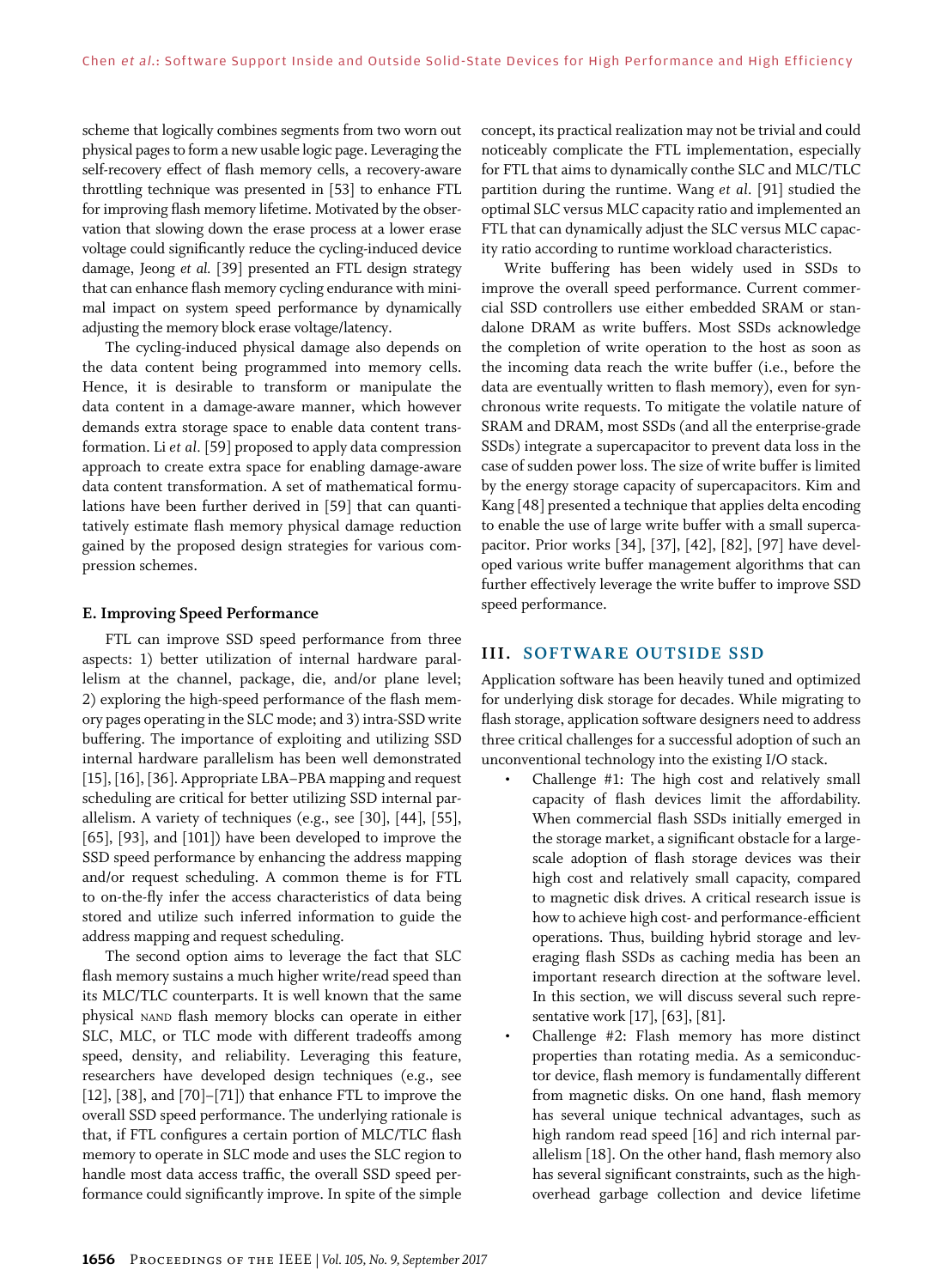issues. How to exploit the benefits and mitigate the problems is important and challenging. A large body of prior research has studied these aspects in various systems, such as databases [62], [75] and file systems [43], [47], [52].

Challenge #3: The block interface raises an information barrier between applications and storage. On one hand, the standard LBA interface allows the legacy software systems to easily migrate to flash storage without any change. On the other hand, this interface creates a huge semantic gap and greatly limits the capability of exploiting the semantic knowledge at the application level and the rich hardware resources at the device level. In this section, we will select and discuss several efforts made to address this issue [43], [63], [62], [75], [81].

In this section, we select three key software applications of flash storage in practical systems, namely caching systems, file systems, and database systems, and we discuss several representative works in each of them. We hope through these discussions we can gain insight from these prior studies on how to efficiently adopt flash memory technology in application software.

#### **A. Caching Systems**

Flash memory has been considered as an ideal media for caching—its speed, capacity, and price fall nicely between traditional disk drives and DRAM memory [58]. Prior studies have discussed flash-based caching at different levels, from operating system kernels, virtual machine hypervisors, to applications. Here we discuss three representative ones.

*1) Block-Level Caching:* A natural consideration is to add flash-based caching layer at the block level. Hystor [17] is a kernel-level hybrid block storage solution that integrates flash memory and conventional disk drives together. Hystor regards compatibility as the top design priority. Similar to redundant array of independent disks (RAID), Hystor provides a virtual block device to the upper level components and hides the complex internals from users. So users can use the hybrid device as any directly attached disk drive, such as creating partitions and making file systems. Internally, the Hystor driver runs as an operating system kernel module, tracks I/O accesses during runtime, and decides the data placement in either the flash SSD or the disk drive. The caching and data placement decisions are completely based on the I/O accesses observed at the block level, which is simply a stream of LBAs.

The key challenge that Hystor addresses is to identify the blocks that are most appropriate for caching. A naïve consideration is to directly use standard caching policies, such as the well-known least recently used (LRU) replacement algorithm. However, on flash memory, the "value" of a block for caching is determined not only by locality but also access pattern. For example, randomly accessed data are considered more valuable for caching than sequentially accessed data, since the former incur higher latencies on disk. Thus, Hystor attempts to cache data that can bring the most benefit, randomly and frequently accessed data. To identify such blocks during runtime, Hystor maintains a data structure, called block table, which is akin to the page table in memory management. By traversing the block table, Hystor can quickly find the hottest region, the hottest subregion, and the hottest block for caching. Eventually, Hystor splits I/O traffic into different devices based on their access patterns—small and random I/O requests are served from the flash SSD; large and sequential I/O requests are served from the disk drive.

Industry has also made efforts in flash caching. For example, Apple has released a hybrid drive product, called Fusion Drive [8], which has been influenced by Hystor and combines a hard drive with an nand flash SSD. Microsoft Windows Vista includes a feature called ReadyBoost [68] to use flash devices, such as flash thumb drives, as memory extension and disk cache. Intel Turbo Memory (ITM) [66] uses a PCI-Express based flash device and a special driver to cache small request data and buffer dirty data. These industrial solutions share a similar principle, using the high-speed flash memory device to accelerate storage I/O.

*2) VM-Level Caching:* As a middle layer residing between the host hardware and guest operating systems, virtual machine (VM) is required to deliver high performance, maximize resource utilization, and also provide system isolation. S-CAVE [63] is a hypervisor-based flash caching solution for virtual machine environment. In S-CAVE, the caching decision is made at the hypervisor level, based on its global view of the entire system and all guest VMs. S-CAVE maintains a cache monitor for each VM and a cache space allocator to collect and analyze cache usage information from all VMs to make a global caching decision. Essentially S-CAVE measures the working-set size of each VM during runtime, and according to the trend of hit ratio and workingset size, S-CAVE can decide whether increase or decrease the cache allocation. During this process, each guest VM does not directly involve in caching decision, and the hypervisor makes a global decision based on the observed behaviors of all guest VMs.

To some extent, S-CAVE adopts a relatively conservative approach by respecting the existing interface, similar to Hystor, and attempts to contain changes at the hypervisor level and avoid leaving burdens to the upper-level components. Such a design choice is understandable, since avoiding penetrative changes to guest VM is highly desirable for virtualization environment.

*3) Application-Level Caching:* Flash devices are also highly desirable to application-level cache systems. In-flash key-value cache systems (e.g., Facebook's McDipper [5] and Twitter's Fatcache [6]) are becoming popular recently. Such application-level cache systems adopt a Memcachedlike mechanism to manage key-value data: The flash space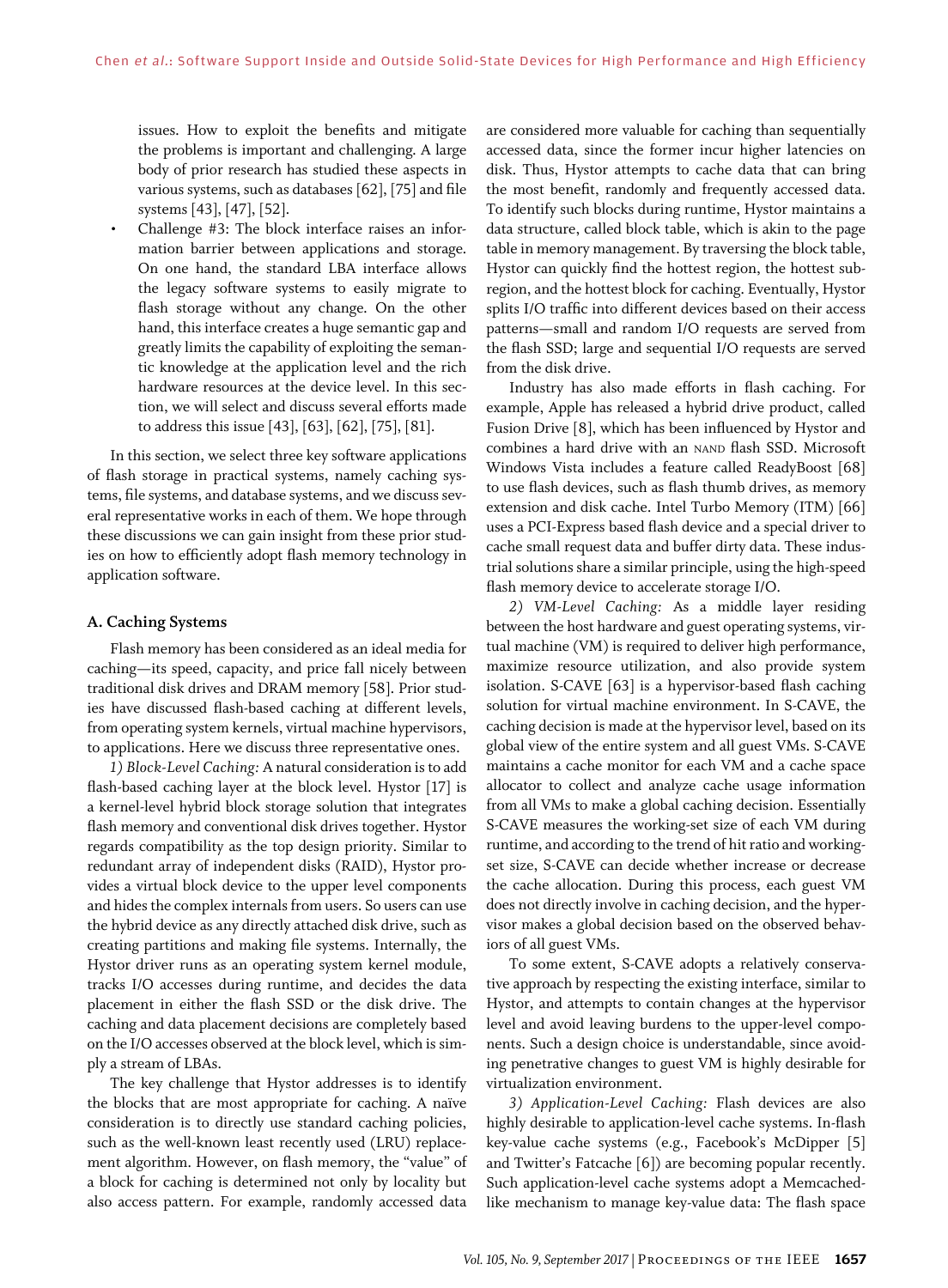is sliced into fixed-sized slabs. Each slab is further divided into fixed-sized slots, or chunks, each of which is used for storing a key/value pair. A hash mapping table is maintained in memory to map a hashed key to the slab that contains the corresponding key/value item. Clients use get, set, and delete operations to read, write, and remove a specified key/value pair. A garbage collection (GC) procedure routinely runs to reclaim the space of the obsolete and deleted key-value items by examining slabs in a certain manner (e.g., FIFO).

Such a scheme raises several unique issues as it runs on flash SSDs.

- 1) Redundant mapping table: The FTL in the device firmware maintains a mapping structure to translate logical block addresses to physical flash memory pages, and similarly, the key-value cache running at the application level also maintains an in-memory hash table to map the hashed key to the corresponding slab block in flash.
- 2) Redundant GC procedures: The FTL implements a device-level GC to recycle the invalidated flash pages before erasing the entire flash erase block, and the key-value cache also has a GC procedure to reclaim the invalidated key-value slots in a slab.
- 3) Over-overprovisioning: Modern flash SSDs often reserve a large over-provisioning space (OPS), typically 20%–30% of flash space. Such a large amount of reserved flash memory is a hidden and unusable space from the perspective of users. Since key-value caches are often read intensive [9], such a large OPS becomes an expensive overkill.

DIDACache [81] addresses these issues by deeply integrating device and application together, which allows the application-level key-value cache manager to directly drive the low-level flash memory operations. In this solution, the device is only responsible for minimum hardware-level functions, such as scheduling and operating flash memory commands. Other functions that are traditionally handled at the FTL level, such as device-level buffering, FTL-level mapping, wear leveling, garbage collection, are moved to the upper layers. An intermediate library layer is responsible for bad block management, translates slabs to flash blocks, and provides an API interface to the key-value cache system. The key-value cache manager sees and directly manages the flash space, such as mapping the hashed key to the physical location in flash, arranging data layout to exploit the internal parallelism, recycling obsolete key-value items and determining a proper OPS space based on workload demands, etc.

Hystor, S-CAVE, and DIDACache represent three different approaches for flash-based caching. Hystor is a very general-purpose caching scheme and its optimization goal is to maximize the flash space utilization while still retaining the highest backward compatibility by hiding all details from applications at the block level. S-CAVE leverages its domain knowledge at the VM hypervisor level. It requires a

change in the hypervisor but the caching details are hidden from the guest VMs, which exploits certain level of semantic knowledge but is still unaware of semantic details of applications. DIDACache represents a more recent trend in flash-optimized applications [72], [90], [105]–[106]—break the traditionally strictly defined interface, open the underlying device details to applications, and exploit the semantic knowledge available at the application level and also the device-level knowledge about the flash memory media. A great deal of application- and device-specific knowledge can be utilized, but the tradeoff is its limited applicable scope and the dependence on special hardware support.

### **B. File Systems**

Designing a flash file system is nontrivial, since it needs to consider several important hardware properties of flash memory, such as the read/write disparity, slow random writes, and wearout problem, just to name a few. Traditional file systems are heavily optimized and tuned for rotating media. Switching to flash storage thus has incited a lot of studies in file systems. Here we discuss three representative ones.

*1) File System for Flash Memory:* As early as in 1995, Kawaguchi *et al.* presented a design of flash-memorybased file system [47]. Many elements in this paper have influenced the design of modern FTLs and flash-based file systems. For example, in order to create sequential writes on flash, the file system adopts a structure similar to logstructured file system [79]. The data are appended to the tail of the log-like structure. A translation table (i.e., mapping table) is maintained to map a block number to a flash address. Upon a read, the translation table is looked up to locate the corresponding location in flash memory. Upon a write, a new flash page is allocated and the data are written, the original flash page is simply marked as invalid, and the mapping table is updated to point to the new location. A cleaner (i.e., garbage collector) is triggered when the number of available flash memory blocks drops to a low level. The cleaner selects a flash block as a victim, in which the valid pages are first copied to a new location and then the entire block is erased.

As a pioneering work, this paper outlines several important components for flash-based file systems, such as the log-like structure, the logical-to-physical mapping table, the periodic garbage collection, etc. All are essential to optimizing flash storage and can be found in today's FTLs and flashbased file systems, such as YAFFS [64] and JFFS2 [95].

*2) Direct File System (DFS):* DFS [43] is designed for Fusion-io's ioDrive [1]. Without being constrained by the traditional disk interface (e.g., SATA and SCSI), such PCI-E-based flash devices can not only provide high performance but also allow more direct control over the flash hardware. Leveraging the flexible PCI-E interface, DFS divides the flash management and file system functions among hardware, device driver, and file system in a new way.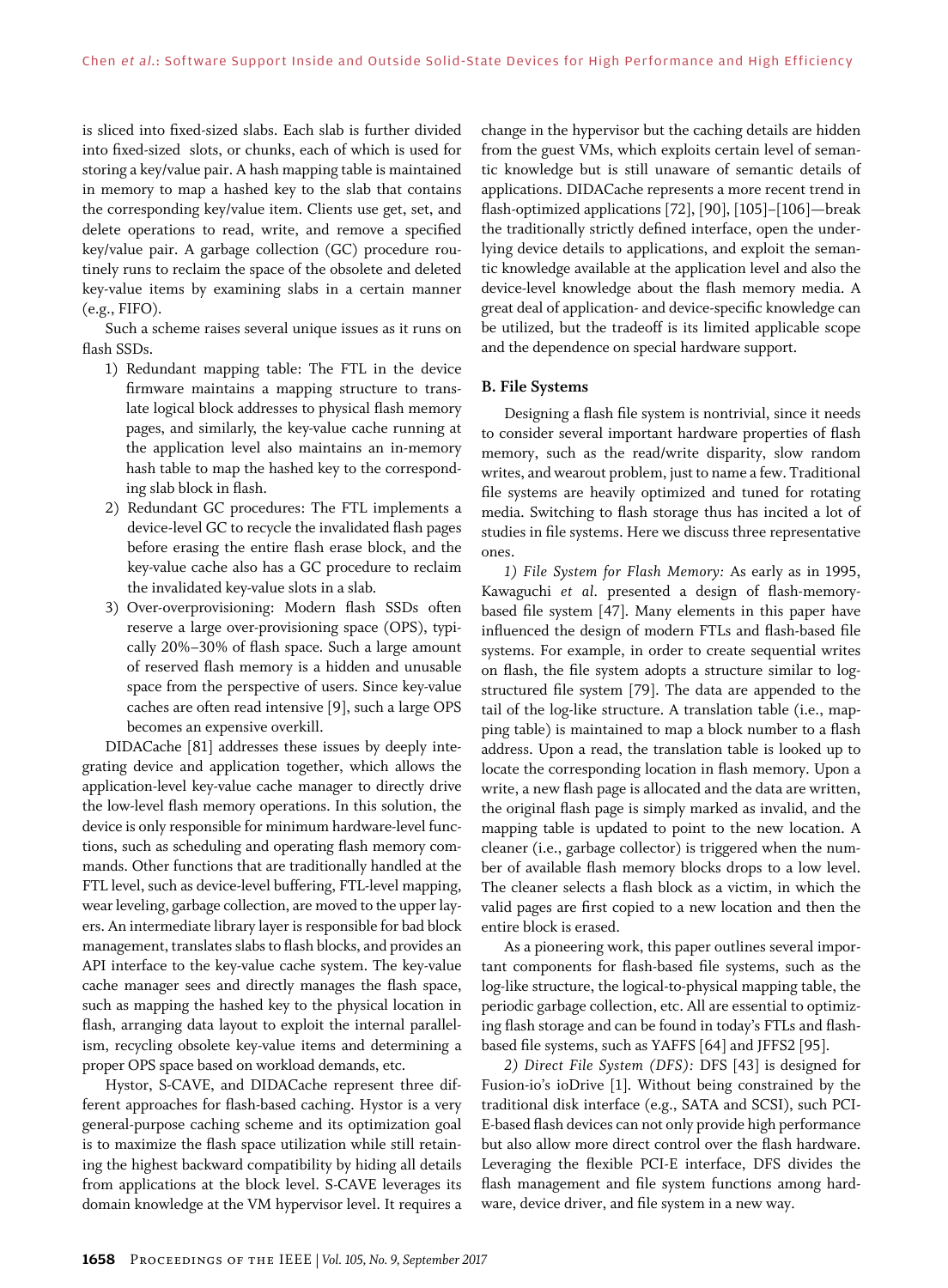The core part is virtualized flash storage layer (VFSL), an intermediate layer running as a device driver in OS kernel between the device and the file system. VFSL provides a large virtualized block address space and implements core FTL functions, such as block abstraction, logical-to-physical translation, space allocation and reclamation, garbage collection, wear leveling, etc. Accordingly, the device firmware is simplified, and so is the file system. For example, VFSL provides a huge 64-b virtual block address space, which is orders of magnitude larger than actual physical flash space. The file system, DFS, can take advantage of the huge virtual address space by directly placing file system objects (files) sparsely and contiguously, as single logical extents, in the logical space. This greatly simplifies the file system design by leaving the complicated allocation and reclamation work to VFSL. Other complex issues, such as crash recovery, buffer cache designs, can also be handled by leveraging the capability of VFSL.

Compared to Kawaguchi's design, DFS simplifies the file system and device firmware design. However, since most flash-related management logic is moved into the device driver level, a special device hardware and a custom file system are needed, which limits its applicable scope.

*3) Flash-Friendly File System (F2FS):* A more recent work that has been practically used in production systems is F2FS [52] developed by Samsung. Unlike Kawaguchi's early work, which was designed for managing raw flash memory, F2FS is designed for modern flash devices, such as eMMC and SSD. Unlike raw flash memory, these devices are already equipped with a sophisticated FTL to handle flash-specific operations at the firmware level, such as address translation, wear leveling, garbage collection, etc. Therefore, F2FS can be freed from directly handling the low-level technical constraints of flash memory and can focus more on creating a "flash friendly" I/O patterns to indirectly influence the performance.

F2FS does not strictly follow the requirement of flash memory for sequential writes, although it still attempts to organize sequential write patterns. In F2FS, the storage space is sliced into multiple zones, which is divided into sections and further into segments. Data are written in segments in a log-like manner, similar to log-structured file system [79] and Kawaguchi's solution [47]. However, in certain cases, it allows in-place writes. For example, F2FS has a special logging scheme, called threaded logging. Normal logging policy always writes data sequentially into clean segments, and when running out of space, the cleaning procedure copies valid blocks out and reclaims the space occupied by invalidated blocks. Such a process removes random writes but the cleaning is time consuming. Threaded logging, in contrast, directly writes data to the "holes" (i.e., the invalidated blocks) in the dirty segments. Allowing such in-place writes would create flash-unfriendly random writes but lowers the cleaning overhead. F2FS dynamically switches between the two policies depending on the system status by examining if the system is under high pressure of clean segments or not.

Another design consideration in F2FS is to purposefully exploit the rich internal parallelism resources in modern flash devices. For example, F2FS maintains multiple active log segments simultaneously and appends data and metadata to different segments based on the update frequency. So the multiple logs can work simultaneously and the hot and cold data can be physically separated on the flash media. In particular, F2FS classifies node and data blocks into three temperature levels (hot, warm, and cold). For example, direct node blocks are considered hotter than indirect node blocks, and directory blocks are considered hotter than file blocks. In total, six logs are maintained, three logs (hot, cold, and warm) for node blocks and the other three logs for data blocks. Since the six active logs can run simultaneously, the internal parallelism of modern flash devices can be effectively exploited.

If we compare the three file systems above, they all take many key design elements from log-structured file system [79] for flash management, such as the log-structured write, periodic garbage collection, etc. The distinction is where these functions are implemented. Kawaguchi's solution directly manages raw flash memory and thus most functions are implemented in the file system level; DFS moves much of the flash management into the virtualized flash storage layer at the device driver level; F2FS is built on the strength of modern flash devices and relies on a highly sophisticated FTL at the device firmware level. These are three representative approaches with different emphasis on interoperability and efficiency.

#### **C. Database Systems**

Database system is a typical data-intensive application. High-speed flash storage provides a long-awaited storage technology that could significantly enhance the data retrieval speed for database applications. However, successfully adopting flash into databases is nontrivial. An important research issue is how to leverage the rich semantic knowledge of databases (e.g., access patterns of data, specific requests for storage management and accesses) and how to exploit the unique properties of flash devices to effectively serve various database operations. Here we discuss two representative work.

*1) Hybrid-Storage-Based Database (hStorage-DB):* Flash storage is desirable to database designers and users because of its high speed. However, building the entire database on flash is excessively expensive. For this reason, a hybrid storage that integrates both high-speed flash devices and largecapacity disk drives becomes a practically appealing choice.

A straightforward hybrid solution is to directly use a hybrid storage, such as Hystor [17], and run database systems atop. Such an approach relies on the underlying hybrid storage to identify hot data and cache them in the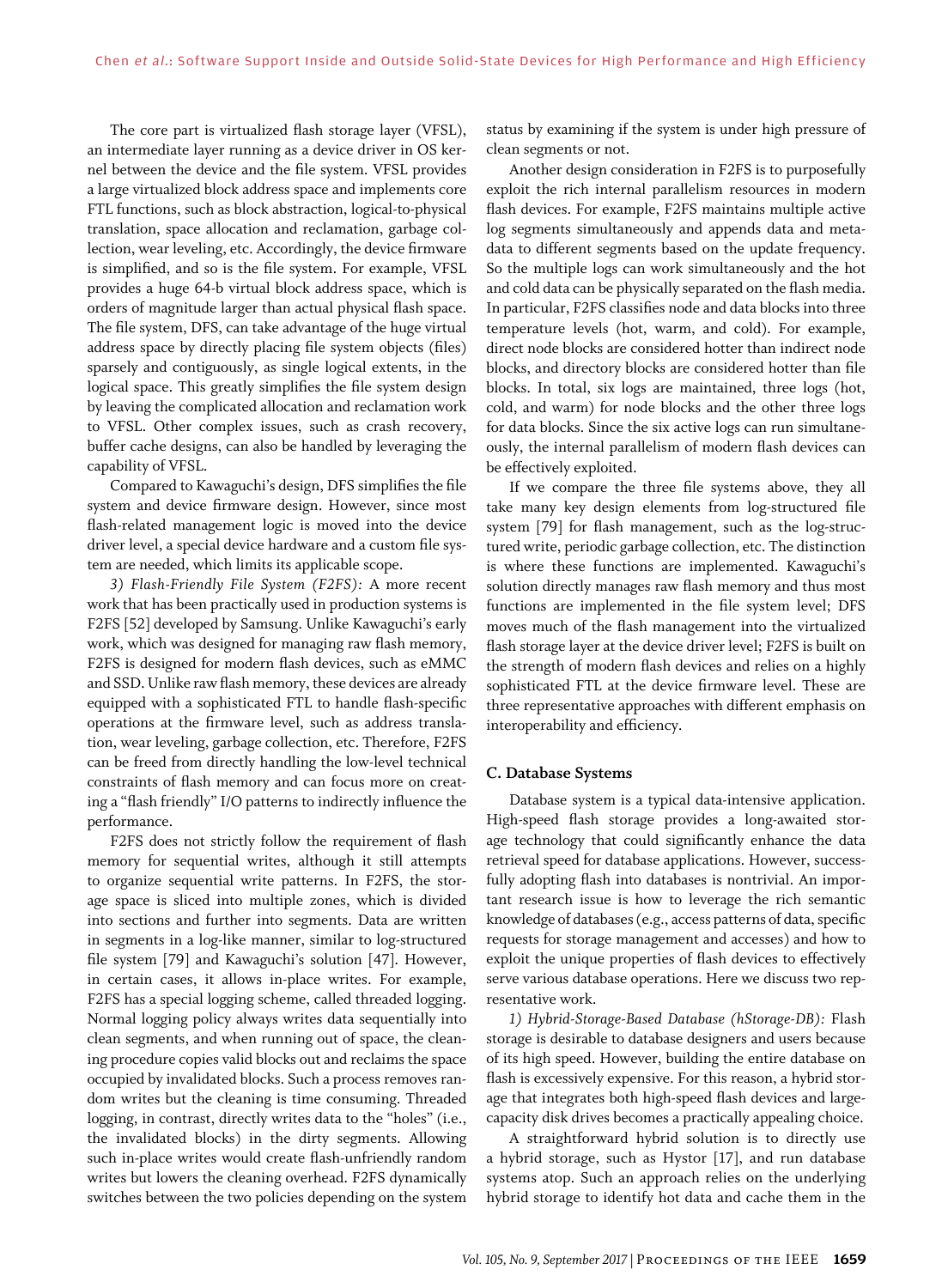flash devices. For databases, this solution is suboptimal. First, completely relying on observing I/O patterns at the storage level takes a long ramp-up time to recognize hot data and is difficult to make a timely caching decision. Second, and more importantly, the rich semantic knowledge available at the database level cannot be exploited, not to mention that many semantic information is important but not necessarily related to locality, such as the data lifetime information.

hStorage-DB [62] is designed to exploit the databaselevel knowledge while still retaining minimal changes to the existing block interface. The key idea of hStorage-DB is to pass semantic hints to the hybrid storage. In current database, the storage manager simply translates a data request into a storage I/O request. In hStorage-DB, the I/O requests are first classified into various predefined classes, and each I/O request is associated with a class ID. The class ID and the request are sent together down to the storage layer. At the hybrid storage layer, each class is linked to a quality of services (QoS) policy, which defines the caching policy. Upon receiving an I/O request, the storage layer uses the class ID as an index to locate the corresponding policy and enforces it in the cache management. Fig. 4 illustrates this process.

An example is how the temporary data are handled in hStorage-DB. In databases, some queries can generate temporary data, which are written into storage, consumed, and then deleted. Due to its weak locality and short lifetime, such temporary data are a challenge for traditional locality-based caching schemes. In hStorage-DB, when the temporary data are generated, the data are assigned the highest priority to stay in the cache, so the following data consumption operations can be satisfied in the high-speed flash cache; after the data are consumed and not useful any more, the database labels the data as low value for caching, and the cache manager can quickly evict the data. In this way, the underlying cache manager can be aware of the temporary data lifetime and make a proper caching decision rather than blindly follow the standard locality principle, such as LRU.



hStorage-DB represents a "baby-step" strategy in the database domain: use a hinting approach to allow semantic information flow between the two layers, and in the meantime, avoid radical changes to the standard interface.

*2) Transactional Processing on Flash Storage:* A more aggressive approach is to tightly connect database requirements to flash storage properties. An example of such efforts is Transactional Flash (TxFlash) [75]. TxFlash aims to provide new abstractions to better utilize the unique properties of flash memory for device-level transaction support. By providing a transactional construct to allow users to perform atomic writes to flash, TxFlash helps reduce the complexity of upper level components, such as databases and file systems.

A TxFlash device is composed of commodity flash packages. Besides the block interface, TxFlash also exports a transaction interface, WriteAtomic and Abort. This interface allows an application to specify a set of page writes in one transaction. The device ensures either all or none of the pages to be written and also guarantees the isolation between transactions and allows to abort uncommitted ones.

The design of TxFlash directly takes advantage of several inherent structural properties of flash SSDs, which make them effective to support transactions natively. For example, the FTL uses copy-on-write (COW) and a log-like method to handle writes. So the "out-of-place writes" requirement by flash memory ensures that write operations in a transaction could be undone if uncommitted. In TxFlash, it leverages the indirection provided by the mapping table to remap the logical pages to the new locations when a transaction is committed. Also, in recovery process, TxFlash can identify the old version and uncommitted intention records and directly garbage collect them. Thus, the implementation of supporting transactions in TxFlash is tightly integrated with the flash SSD internals, rather than a simple change to the interface.

Comparing hStorage-DB and TxFlash, we can find that database systems with rich semantic knowledge can benefit greatly from a close interaction with the storage layer but the cost is the increased complexity and the loss of generality. hStorage-DB attempts to achieve a balance between efficiency and compatibility by passing a small amount of semantic hints; TxFlash deeply exploits various flash-only features, such as its COW nature, fast random reads, and internal parallelism. In essence, this is simply a design choice, and we believe both solutions well illustrate how challenging it is to fully exploit this new technology efficiently.

## **IV. THE DIVISION OF SOFTWARE**

An important factor contributing to the huge success of modern flash devices is the backward-compatible block interface, which allows users to quickly adopt such a **Fig. 4. An illustration of passing database hints to hybrid storage.** new technology without changing any applications.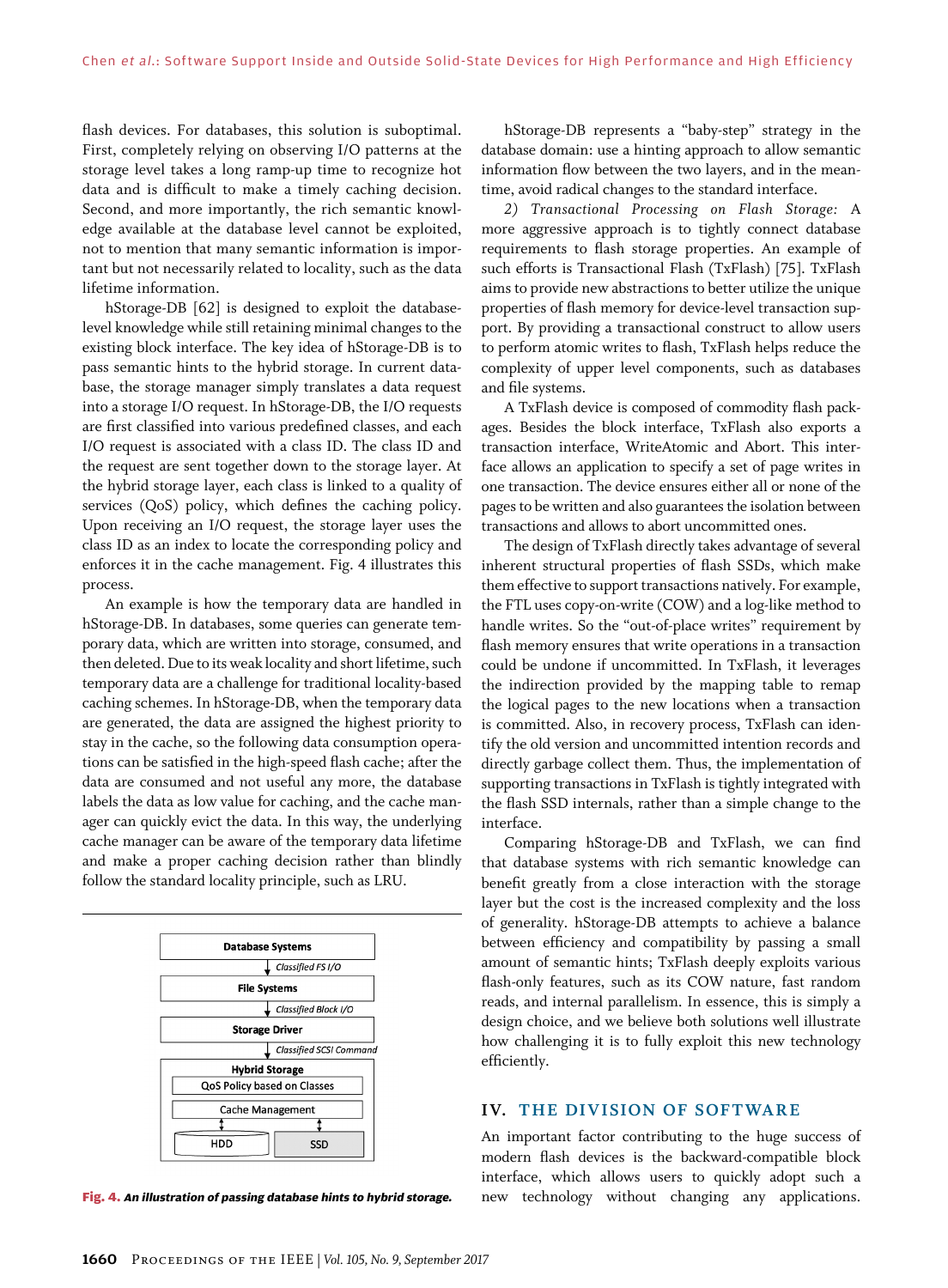The associated cost, however, is the straight division of software at two separate layers, inside and outside the device. As flash technologies further advance, especially the adoption of more flexible hardware interface (e.g., PCI-E), a quickly growing effort in industry and academia is to remove the constraint of the current strictly defined block interface to create opportunities for fully exploiting the device potential and satisfying the application needs.

Recently, there have been two sets of such research efforts made on different directions. One direction is to move certain computing functions from the application level down to the device level, represented by Active Flash [85] and Willow [80] ; the other is to expose the device-level details and move low-level device control and functions to the upper level, represented by software-defined flash [72], [81], [90] and application-managed flash [54].

### **A. Moving Functions From Applications to Device**

Active Flash [85] is designed for data analysis for highperformance computing (HPC) applications. Traditional data analysis in HPC often demands a large amount of data movement from the storage system to the computing system, which raises not only performance but also power concerns. Active Flash adopts a concept similar to Active Disk [7], [77]. It tries to exploit the computing capabilities of low-power multicore storage controllers on flash devices by carrying certain analysis tasks directly on the device, which avoids transferring large amount of data across the device/host interface and consuming host-side computing resources. Willow [80] is a similar but more general-purpose solution. Willow provides a programmable interface to allow ordinary programmers to extend the SSD functionality through a mechanism based on remote procedure call (RPC). Willow potentially can satisfy a broad scope of applications that desire to directly offload customized data processing on device, such as Atomic Writes, through the programmable interface.

Both Active Flash and Willow essentially move certain functions from applications down to the device level. Such a "fat-device-thin-application" approach can bring three benefits. First, the abundant device resources can be better utilized. Second, large amount of cross-interface data transfer can be avoided. Third, applications can be made simpler and better modularized. In many cases, such an approach can lead to promising results for applications that can offload certain data processing, such as Nameless Writes [105].

#### **B. Moving Functions From Device to Applications**

Another technical trend is happening in the opposite direction [54], [72], [81], [90]. These studies take a "thindevice-fat-application" approach—the device exposes certain device-level information to the upper level applications and allows applications to directly see and carry out certain functions that originally belong to the device. In other words, move certain parts of the FTL software outside of the device and let applications directly handle them.

As an early effort, Ouyang *et al.* presented a scheme called software-defined flash (SDF) [72], which is designed for web-scale storage to maximize the bandwidth and usable capacity for a large-scale deployment of flash storage in data centers. SDF consists of the hardware part, which is based on a customized FPGA controller, and a software layer, which provides applications with accesses to lowlevel flash memory resources. SDF takes a minimal hardware design, including only features and functions that are absolutely necessary for the target application environment. For example, unlike many commercial SSD products, SDF hardware does not provide parity-based protection on device but uses software-managed data replication. Also, the SDF device exposes an asymmetric operation interface to the software, page-based read and block-based write, which eliminates the small write problem (all writes are in large erase blocks). SDF also unlocks erase operations to applications, which allows applications to directly implement garbage collection and schedule long-latency block erase operations. In SDF, the host software has a direct view and control over flash channels for exploiting internal parallelism resources inside the SSD. Each channel is presented to the application layer as an independent block device, which allows applications to decide data placement, I/O scheduling, parallelization, etc. Based on the same platform, Wang *et al.* further presented an LSMtree based key-value store, called LOCS [90]. As discussed earlier, DIDACache [81] takes a similar principle for flash based key-value caching. Another similar effort toward the same direction is application-managed flash (AMF) [54]. Similar to SDF, AMF moves selected functions of flash management from the device level to the application level. AMF offers an append-only block interface to applications, which simplifies the device-level management. For example, the remapping and garbage collection can be moved out of the device, and the device-level complexity is significantly reduced and only focuses on core functions, such as bad block management and wear leveling. Applications, especially those that already employ append-only writes, such as log-structured file systems and LSM-tree-based databases, can easily adopt and benefit from such an architecture.

Though different, all these efforts attempt to reconsider a proper division of software functions inside and outside the device. These research studies are essentially driven by two facts. First, the flash device's capability, both computing and storage, is quickly growing and more abundant than ever. Second, the applications desire to gain more resources and controls on hardware for performance, power, and other reasons. As a result, the above-said research efforts in two distinct directions all attempt to remove the intermediate layers out from the I/O path, either bringing computing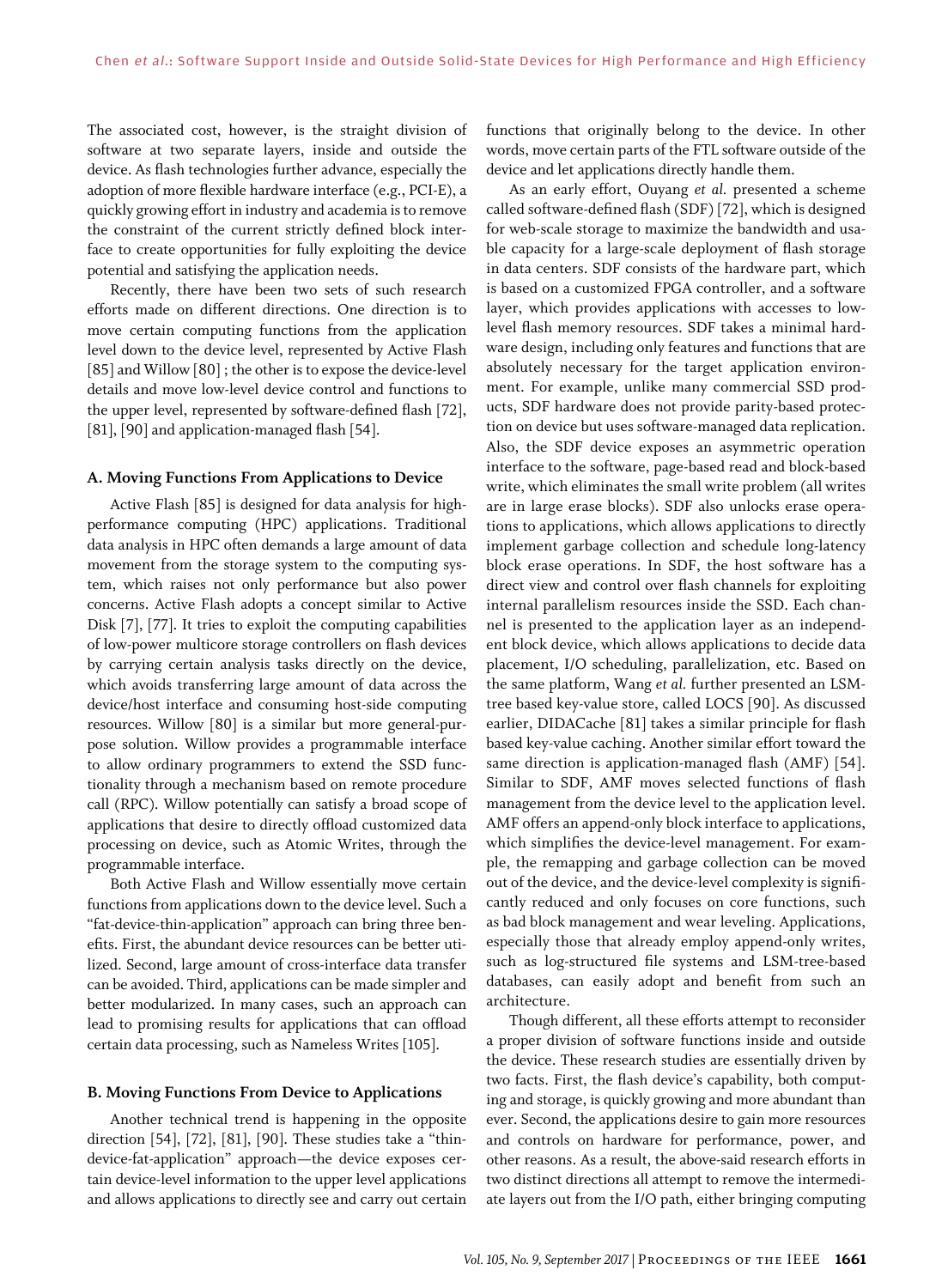components of applications closer to the hardware or opening the hardware controls to the application. A result of such efforts is more tightly integrated applications with devices [81], [106], [105].

On one hand, we are highly optimistic with such research attempts and strongly believe that they represent the future of flash storage and could deeply change the computing storage system. On the other hand, we should also note that when we approach to the goal of closing the gap between the two layers, we are not only tightening the connection between applications and devices but also making an increasingly blurrier boundary between the two—either making a special device for the application or making a special application for the device. As researchers and practitioners, we still need to consider how to retain a reasonable abstraction and balance between efficiency and interoperability, which will still remain a challenging research issue in the future.

# **V. CONCLUSION AND PROSPECTS**

This paper surveys the progress over the past decade on the development of software stacks inside and outside SSDs. Software inside SSDs is designed and optimized centering around four objectives, including managing address mapping, reducing write amplification, embracing device wearout, and improving speed performance. We have accordingly discussed major design options and discussed representative prior work under these four categories. We have also surveyed recent advancement on rethinking the design of high-level software stacks to best embrace and exploit SSDs. We have discussed prior work in three particular domains, including caching, file system, and databases. As SSDs are quickly becoming commodity products, we expect that future innovations will more and more center around those high-level software stacks. It is our hope that this survey paper will serve as a comprehensive reference for academic researchers and industrial practitioners to continue to advance this exciting and broad domain in the big data era.

Beyond NAND flash, a recent technology breakthrough is nonvolatile memory (NVM), represented by phase change memory (PCM) and spin-transfer-torque RAM (STT-RAM). NVM is interesting, because it carries a combination of properties of both memory and storage—it provides nearmemory access speed, DRAM-like byte addressability, and

storage-like persistence. In other words, NVM draws a blurry line between volatile memory and persistent storage. A fundamental question is how to integrate such an unconventional technology into our existing I/O stack. A natural consideration is to insert NVM as a new caching layer between DRAM and NAND flash. For example, leveraging the byte addressability, we may directly integrate NVM and DRAM together and expose a huge unified memory space to accommodate memory-intensive workloads. Similarly, leveraging its persistence property, NVM can be integrated into the storage system as an on-device cache (or buffer) or can be directly used as a high-speed block device, such as PMBD [20]. Such an approach is conservative but demands little change to the existing system and application designs. To fully exploit the NVM properties, more aggressive approaches can be adopted. An example is NVM-based file systems, such as BPFS [24], PMFS [25], and SCMFS [100]. These file systems are designed with special consideration on the unique properties of NVM. For example, PMFS supports direct memory mapping of file data to process address space without extra memory copy. An even more aggressive approach is to directly open persistence and byte addressability properties to applications, which allows programmers to make certain in-memory structures/objects persistent. However, this implies nontrivial burden to application developers, especially on handling data integrity issues upon system failures. Prior studies, such as Mnemosyne [89], CDDCS [88], and NV-heap [22], all try to provide a programming interface to help programmers.

As a disruptive technology, NVM could change many aspects of system and application designs along with other emerging technologies, such as NVM-Express [2], CAPI [3], NVLink [4], etc. The experience that we learned through adopting NAND flash in the past decade can also shed a light on a smooth transition to NVM in the future: When integrating an unconventional technology into the existing stack, we must carefully balance between two equally important goals, fully exploiting the new technology's potential and minimizing disruptions to the current ecosystem. Though challenging, we are optimistic that this process will open numerous research opportunities for researchers and practitioners.

# **Acknowledgements**

The authors would like to thank the reviewers for constructive comments.

#### **REFERENCES**

- [1] [Online]. Available: http://www.fusionio.com/ PDFs/Fusion\_ioDriveDuo\_datasheet\_v3.pdf
- [2] [Online]. Available: http://www.nvmexpress. org/
- [3] [Online]. Available: https://www-304.ibm. com/webapp/set2/sas/f/capi/home.html
- [4] [Online]. Available: http://www.nvidia.com/ object/nvlink.html
- [5] (2016). [Online]. Available: https://www. facebook.com/notes/facebook-engineering/ mcdipper-akey-value-cache-for-flash-storage/10151347090423920
- [6] (2016). [Online]. Available: https://github. com/twitter/fatcache
- [7] A. Acharya, M. Uysal, and J. Saltz, "Active disks: Programming model, algorithms and evaluation," *ACM SIGPLAN Notices*, vol. 33, no. 11, pp. 81–91, 1998.
- [8] Apple. (Mar. 22, 2016). *Mac Mini (Late 2012 and Later), iMac (Late 2012 and Later): About Fusion Drive*. https://support.apple.com/ en-us/HT202574
- [9] B. Atikoglu, Y. Xu, E. Frachtenberg, S. Jiang, and M. Paleczny, "Workload analysis of a large-scale key-value store," *ACM SIGMET-RICS Perform. Eval. Rev.*, vol. 40, no. 1, pp. 53–64, 2012.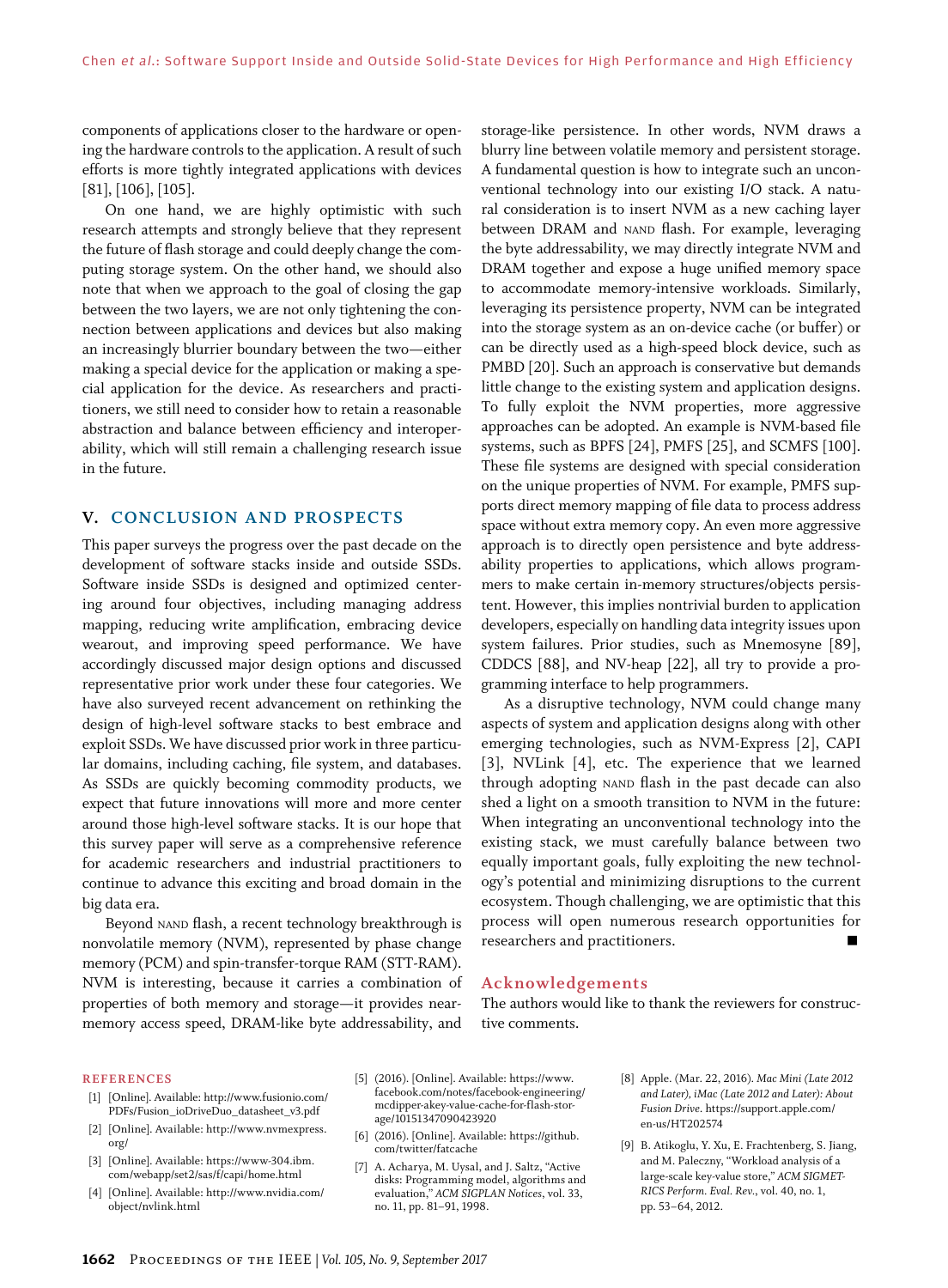- [10] A. Ben-Aroya and S. Toledo, "Competitive analysis of flash-memory algorithms," in *Proc. Annu. Eur. Symp. Algorithms*, 2006, pp. 100–111.
- [11] D. Bhagwat, K. Eshghi, D. D. E. Long, and M. Lillibridge, "Extreme Binning: Scalable, parallel deduplication for chunk-based file backup," in *Proc. IEEE Int. Symp. Modeling, Anal. Simulation Comput. Telecommun. Syst. (MASCOT)*, Sep. 2009, pp. 1–9.
- [12] L.-P. Chang, "A hybrid approach to NANDflash-based solid-state disks," *IEEE Trans. Comput.*, vol. 59, no. 10, pp. 1337–1349, Oct. 2010.
- [13] L.-P. Chang and C.-D. Du, "Design and implementation of an efficient wear-leveling algorithm for solid-state-disk microcontrollers," *ACM Trans. Design Autom. Electron. Syst.*, vol. 15, no. 1, pp. 6:1–6:36, Dec. 2009.
- [14] L.-P. Chang and T.-W. Kuo, "Real-time garbage collection for flash-memory storage systems of real-time embedded systems, *ACM Trans. Embedded Comput. Syst.*, vol. 3, no. 4, pp. 837–863, Nov. 2004.
- [15] F. Chen, B. Hou, and R. Lee, "Internal parallelism of flash memory-based solid-state drives," *ACM Trans. Storage*, vol. 12, no. 3, pp. 13:1–13:39, May 2016.
- [16] F. Chen, D. Koufaty, and X. Zhang, "Understanding intrinsic characteristics and system implications of flash memory based solid state drives," in *Proc. Int. Joint Conf. Meas. Modeling Comput. Syst. (SIGMETRICS)*, 2009, pp. 181–192.
- [17] F. Chen, D. A. Koufaty, and X. Zhang, "Hystor: Making the best use of solid state drives in high performance storage systems," in *Proc. 25th ACM Int. Conf. Supercomput. (ICS)*, Tucson, AZ, USA, May/Jun. 2011, pp. 22–32.
- [18] F. Chen, R. Lee, and X. Zhang, "Essential roles of exploiting internal parallelism of flash memory based solid state drives in high-speed data processing," in *Proc. IEEE 17th Int. Symp. High Perform. Comput. Archit. (HPCA)*, San Antonio, TX, USA, Feb. 2011, pp. 266–277.
- [19] F. Chen, T. Luo, and X. Zhang, "CAFTL: A content-aware flash translation layer enhancing the lifespan of flash memory based solid state drives," in *Proc. 9th USENIX Conf. File Storage Technol. (FAST)*, vol. 11. 2011, pp. 1–14.
- [20] F. Chen, M. P. Mesnier, and S. Hahn, "A protected block device for persistent memory," in *Proc. IEEE 30th Int. Conf. Massive Storage Syst. Technol. (MSST)*, Santa Clara, CA, USA, Jun. 2014, pp. 1–12.
- [21] M.-L. Chiang and R.-C. Chang, "Cleaning policies in mobile computers using flash memory," *J. Syst. Softw.*, vol. 48, no. 3, pp. 213–231, 1999.
- [22] J. Coburn *et al.*, "NV-Heaps: Making persistent objects fast and safe with nextgeneration, non-volatile memories," in *Proc. Archit. Support Program. Lang. Oper. Syst. (ASLPOS)*, Newport Beach, CA, USA, Mar. 2011, pp. 1–13.
- [23] E. T. Cohen, "Why variable-size matters: Beyond page-based flash translation layers," in *Proc. Flash Memory Summit*, 2012.
- [24] J. Condit *et al.*, "Better I/O through byteaddressable, persistent memory," in *Proc. ACM SIGOPS 22nd Symp. Oper. Syst. Principles (SOSP)*, 2009, pp. 133–146.
- [25] S. R. Dulloor, S. Kumar, A. Keshavamurthy, P. Lantz, D. Reddy, and R. S. J. Jackson, "System software for persistent memory," in *Proc. Eur. Conf. Comput. Syst. (EuroSys)*, Amsterdam The Netherlands, Apr. 2014, p. 15.
- [26] E. Gal and S. Toledo, "Algorithms and data structures for flash memories," *ACM Comput. Surv.*, vol. 37, no. 2, pp. 138–163, Jun. 2005.
- [27] G. Graefe, "The five-minute rule 20 years later, and how flash memory changes the rules," in *Proc. 3rd Int. Workshop Data Manage. New Hardw. (DaMon)*, Beijing, China, Jun. 2007, pp. 1–29.
- [28] A. Gupta, Y. Kim, and B. Urgaonkar, "DFTL: A flash translation layer employing demandbased selective caching of page-level address mappings," in *Proc. Int. Conf. Archit. Support Program. Lang. Oper. Syst. (ASPLOS)*, 2009, pp. 229–240.
- [29] A. Gupta, R. Pisolkar, B. Urgaonkar, and A. Sivasubramaniam, "Leveraging value locality in optimizing NAND flash-based SSDs," in *Proc. USENIX Conf. File Storage Technol. (FAST)*, 2011, pp. 91–103.
- [30] S. S. Hahn, S. Lee, and J. Kim, "SOS: Software-based out-of-order scheduling for high-performance NAND flash-based SSDs," in *Proc. IEEE Symp. Mass Storage Syst. Technol. (MSST)*, May 2013, pp. 1–5.
- [31] J. L. Hennessy and D. A. Patterson, *Computer Architecture: A Quantitative Approach*. Amsterdam, The Netherlands: Elsevier, 2011.
- [32] J.-W. Hsieh, T.-W. Kuo, and L.-P. Chang, "Efficient identification of hot data for flash memory storage systems," *ACM Trans. Storage*, vol. 2, no. 1, pp. 22–40, Feb. 2006.
- [33] J. W. Hsieh, H. Y. Lin, and D. L. Yang, "Multi-channel architecture-based FTL for reliable and high-performance SSD," *IEEE Trans. Comput.*, vol. 63, no. 12, pp. 3079–3091, Dec. 2014.
- [34] J. Hu, H. Jiang, L. Tian, and L. Xu, "PUD-LRU: An erase-efficient write buffer management algorithm for flash memory SSD," in *Proc. IEEE Int. Symp. Modeling, Anal. Simulation Comput. Telecommun. Syst. (MASCOTS)*, Aug. 2010, pp. 69–78.
- [35] X.-Y. Hu, E. Eleftheriou, R. Haas, I. Iliadis, and R. Pletka, "Write amplification analysis in flash-based solid state drives," in *Proc. Israeli Experim. Syst. Conf. (SYSTOR)*, 2009, pp. 10:1–10:9.
- [36] Y. Hu, H. Jiang, D. Feng, L. Tian, H. Luo, and S. Zhang, "Performance impact and interplay of SSD parallelism through advanced commands, allocation strategy and data granularity," in *Proc. Int. Conf. Supercomput. (ICS)*, 2011, pp. 96–107.
- [37] S.-M. Huang and L.-P. Chang, "Exploiting page correlations for write buffering in pagemapping multichannel SSDs," *ACM Trans. Embedded Comput. Syst.*, vol. 15, no. 1, pp. 12:1–12:25, 2016.
- [38] S. Im and D. Shin, "Storage architecture and software support for SLC/MLC combined flash memory," in *Proc. ACM Symp. Appl. Comput. (SAC)*, 2009, pp. 1664–1669.
- [39] J. Jeong, S. S. Hahn, S. Lee, and J. Kim, "Lifetime improvement of NAND flashbased storage systems using dynamic program and erase scaling," in *Proc. USENIX Conf. File Storage technol. (FAST)*, 2014, pp. 61–74.
- [40] S. Jiang, L. Zhang, X. Yuan, H. Hu, and Y. Chen, "S-FTL: An efficient address translation for flash memory by exploiting spatial locality," in *Proc. IEEE 27th Symp. Mass Storage Syst. Technol. (MSST)*, May 2011, pp. 1–12.
- [41] X. Jimenez, D. Novo, and P. Ienne, "Wear unleveling: Improving NAND flash lifetime by balancing page endurance," in *Proc. USENIX Conf. File Storage Technol. (FAST)*, 2014, pp. 47–59.
- [42] X. Jin, S. Jung, and Y. H. Song, "Write-aware buffer management policy for performance and durability enhancement in NAND flash memory," *IEEE Trans. Consum. Electron.*, vol. 56, no. 4, pp. 2393-2399, Nov. 2010.
- [43] W. K. Josephson, L. A. Bongo, D. Flynn, and K. Li, "DFS: A file system for virtualized flash storage," in *Proc. USENIX Conf. File Storage Technol. (FAST)*, San Jose, CA, USA, Feb. 2010.
- [44] M. Jung and M. T. Kandemir, "Sprinkler: Maximizing resource utilization in manychip solid state disks," in *Proc. IEEE Int. Symp. High Perform. Comput. Archit. (HPCA)*, Feb. 2014, pp. 524–535.
- [45] J.-U. Kang, J. Hyun, H. Maeng, and S. Cho, "The multi-streamed solid-state drive," in *Proc. USENIX Workshop Hot Topics Storage File Syst. (HotStorage)*, Jun. 2014.
- [46] J.-U. Kang, H. Jo, J.-S. Kim, and J. Lee, "A superblock-based flash translation layer for NAND flash memory," in *Proc. ACM/IEEE Int. Conf. Embedded Softw. (EMSOFT)*, Oct. 2006, pp. 161–170.
- [47] A. Kawaguchi, S. Nishioka, and H. Motoda, "A flash-memory based file system," in *Proc. USENIX Winter*, 1995, pp. 155–164.
- [48] D. Kim and S. Kang, "Dual region write buffering: Making large-scale nonvolatile buffer using small capacitor in SSD," in *Proc. ACM Symp. Appl. Comput. (SAC)*, 2015, pp. 2039–2046.
- [49] G. Kim and D. Shin, "Performance analysis of SSD write using TRIM in NTFS and EXT4," in *Proc. Int. Conf. Comput. Sci. Converg. Inf. Technol. (ICCIT)*, Nov. 2011, pp. 422–423.
- [50] H. Kim and S. Lee, "An effective flash memory manager for reliable flash memory space management," *IEICE Trans. Inf. Syst.*, vol. 85, no. 6, pp. 950–964, 2002.
- [51] J. Kim, J. M. Kim, S. H. Noh, S. L. Min, and Y. Cho, "A space-efficient flash translation layer for CompactFlash systems," *IEEE Trans. Consum. Electron.*, vol. 48, no. 2, pp. 366–375, May 2002.
- [52] C. Lee, D. Sim, J.-Y. Hwang, and S. Cho, "F2FS: A new file system for flash storage," in *Proc. 13th USENIX Conf. File Storage Technol. (FAST)*, Santa Clara, CA, USA, Feb. 2015, pp. 273–286.
- [53] S. Lee, T. Kim, K. Kim, and J. Kim, "Lifetime management of flash-based SSDs using recovery-aware dynamic throttling," in *Proc. USENIX Conf. File Storage Technol. (FAST)*, 2012, pp. 327–340.
- [54] S. Lee *et al.*, "Application-managed flash," in *Proc. 14th USENIX Conf. File Storage Technol. (FAST)*, 2016, pp. 339–353.
- [55] S. Lee, D. Shin, Y. Kim, and J. Kim, "Exploiting sequential and temporal localities to improve performance of NAND flash-based SSDs," *ACM Trans. Storage*, vol. 12, no. 3, pp. 15:1–15:39, May 2016.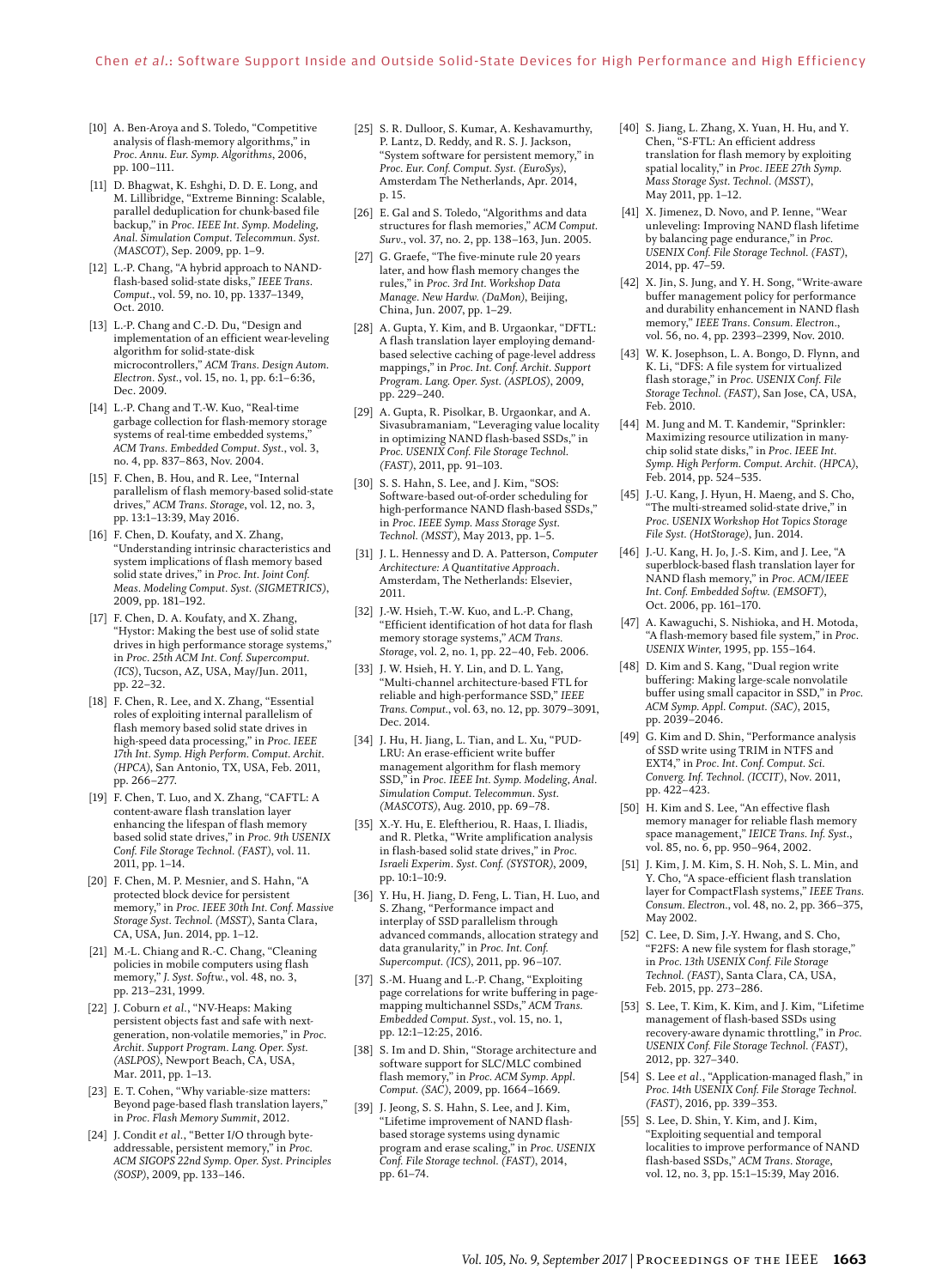- [56] S.-W. Lee, D.-J. Park, T.-S. Chung, D.-H. Lee, S. Park, and H.-J. Song, "A log buffer-based flash translation layer using fully-associative sector translation," *ACM Trans. Embedded Comput. Syst.*, vol. 6, no. 3, p. 18, 2007.
- [57] Y.-G. Lee, D. Jung, D. Kang, and J.-S. Kim, "*μ*FTL: A memory-efficient flash translation layer supporting multiple mapping granularities," in *Proc. ACM Int. Conf. Embedded Softw. (EMSOFT)*, 2008, pp. 21–30.
- [58] A. Leventhal, "Flash storage memory, *Commun. ACM*, vol. 51, pp. 47–51, Jul. 2008.
- [59] J. Li, K. Zhao, X. Zhang, J. Ma, M. Zhao, and T. Zhang, "How much can data compressibility help to improve NAND flash memory lifetime?" in *Proc. USENIX Conf. File Storage Technol. (FAST)*, 2015, pp. 227–240.
- [60] M. Lillibridge, K. Eshghi, D. Bhagwat, V. Deolalikar, G. Trezis, and P. Camble, "Sparse Indexing: Large scale, inline deduplication using sampling and locality," in *Proc. 7th USENIX Conf. File Storage Technol. (FAST)*, vol. 9. 2009, pp. 111–123.
- [61] H.-Y. Lin and J.-W. Hsieh, "HLC: Softwarebased half-level-cell flash memory," in *Proc. Design, Autom. Test Eur. Conf. Exhibit. (DATE)*, 2015, pp. 936–941.
- [62] T. Luo, R. Lee, M. P. Mesnier, F. Chen, and X. Zhang, "hStorage-DB: Heterogeneityaware data management to exploit the full capability of hybrid storage systems," in *Proc. 38th ACM Int. Conf. Very Large Databases (VLDB)*, Istanbul, Turkey, Aug. 2012, pp. 1076–1087.
- [63] T. Luo, S. Ma, R. Lee, X. Zhang, D. Liu, and L. Zhou, "S-CAVE: Effective SSD caching to improve virtual machine storage performance," in *Proc. 22nd Int. Conf. Parallel Archit. Compilation Techn. (PACT)*, Edinburgh, Scotland, Sep. 2013, pp. 103–112.
- [64] C. Manning. (2004). *YAFFS: Yet Another Flash File System*. [Online]. Available: http:// www.aleph1.co.uk/yaffs
- [65] B. Mao and S. Wu, "Exploiting request characteristics and internal parallelism to improve SSD performance," in *Proc. IEEE Int. Conf. Comput. Design (ICCD)*, 2015, pp. 447–450.
- [66] J. Matthews, S. Trika, D. Hensgen, R. Coulson, and K. Grimsrud, "Intel turbo memory: Nonvolatile disk caches in the storage hierarchy of mainstream computer systems," *ACM Trans. Storage*, vol. 4, no. 2, pp. 4:1–4:24, May 2008.
- [67] J. Menon and L. Stockmeyer, *An Age-Threshold Algorithm for Garbage Collection in Log-Structured Arrays and File Systems*. New York, NY, USA: Springer, 1998, pp. 119–132.
- [68] I. Moulster. (Apr. 6, 2006). *SuperFetch, ReadyBoost and ReadyDrive: Some New Feature Names for You*. [Online]. Available: https:// blogs.msdn.microsoft.com/ianm/2006/04/06/ superfetch-readyboost-and-readydrive-somenew-feature-names-for-you/
- [69] M. Murugan and D. H. C. Du, "Rejuvenator: A static wear leveling algorithm for NAND flash memory with minimized overhead," in *Proc. IEEE Symp. Mass Storage Syst. Technol. (MSST)*, May 2011, pp. 1–12.
- [70] M. Murugan and D. H. C. Du, "Hybrot: Towards improved performance in hybrid SLC-MLC devices," in *Proc. IEEE Int. Symp. Modeling Anal. Simulation Comput. Telecommun. Syst.*, Aug. 2012, pp. 481–484.
- [71] Y. Oh, E. Lee, J. Choi, D. Lee, and S. H. Noh, "Hybrid solid state drives for improved

performance and enhanced lifetime," in *Proc. IEEE Symp. Mass Storage Syst. Technol. (MSST)*, May 2013, pp. 1–5.

- [72] J. Ouyang, S. Lin, S. Jiang, Z. Hou, Y. Wang, and Y. Wang, "SDF: Software-defined flash for Web-scale Internet storage systems," in *Proc. 19th Int. Conf. Archit. Support Program. Lang. Oper. Syst. (ASPLOS)*, Salt Lake City, UT, USA, Mar. 2014.
- [73] Y. Pan, G. Dong, and T. Zhang, "Error ratebased wear-leveling for NAND flash memory at highly scaled technology nodes," *IEEE Trans. Very Large Scale Integr. (VLSI) Syst.*, vol. 21, no. 7, pp. 1350–1354, Jul. 2013.
- [74] C. Park, W. Cheon, J. Kang, K. Roh, W. Cho, and J.-S. Kim, "A reconfigurable FTL (Flash Translation Layer) architecture for NAND flash-based applications," *ACM Trans. Embedded Comput. Syst.*, vol. 7, no. 4, pp. 38-1–38-23, Aug. 2008.
- [75] V. Prabhakaran, T. L. Rodeheffeer, and L. Zhou, "Transactional flash," in *Proc. 8th USENIX Symp. Oper. Syst. Design Implement. (OSDI)*, San Diego, CA, USA, Dec. 2008.
- [76] Z. Qin, Y. Wang, D. Liu, and Z. Shao, "A twolevel caching mechanism for demand-based page-level address mapping in NAND flash memory storage systems," in *Proc. IEEE Real-Time Embedded Technol. Appl. Symp.*, Apr. 2011, pp. 157–166.
- [77] E. Riedel, C. Faloutsos, G. A. Gibson, and D. Nagle, "Active disks for large-scale data processing," *Computer*, vol. 34, no. 6, pp. 68–74, Jun. 2001.
- [78] O. Rodeh, "B-trees, shadowing, and clones," *ACM Trans. Storage*, vol. 3, no. 4, pp. 2-1–2-27, Feb. 2008.
- [79] M. Rosenblum and J. K. Ousterhout, "The design and implementation of a logstructured file system," *ACM Trans. Comput. Syst.*, vol. 10, no. 1, pp. 26–52, Jun. 1992.
- [80] S. Seshadri *et al.*, "Willow: A userprogrammable SSD," in *Proc. 11th USENIX Symp. Oper. Syst. Design Implement. (OSDI)*, 2014, pp. 67–80.
- [81] Z. Shen, F. Chen, Y. Jia, and Z. Shao, "DIDACache: A deep integration of device and application for flash based key-value caching," in *Proc. 15th USENIX Conf. File Storage Technol. (FAST)*, Santa Clara, CA, USA, Feb./Mar. 2017.
- [82] L. Shi, J. Li, Q. Li, C. J. Xue, C. Yang, and X. Zhou, "A unified write buffer cache management scheme for flash memory, *IEEE Trans. Very Large Scale Integr. (VLSI) Syst.*, vol. 22, no. 12, pp. 2779–2792, Dec. 2014.
- [83] K. Smith, "Garbage collection," *Flash Memory Summit*, 2011.
- [84] K. Smith, "Understanding SSD overprovisioning," *Flash Memory Summit*, Jan. 2012.
- [85] D. Tiwari *et al.*, "Active Flash: Towards energy-efficient, in-situ data analytics on extreme-scale machines," in *Proc. 11th USENIX Conf. File Storage Technol. (FAST)*, 2013, pp. 119–132.
- [86] J. Tjioe, A. Blanco, T. Xie, and Y. Ouyang, "Making garbage collection wear conscious for flash SSD," in *Proc. IEEE Int. Conf. Netw., Archit. Storage (NAS)*, Jun. 2012. pp. 114–123.
- [87] C. Ungureanu *et al.*, "HydraFS: A highthroughput file system for the hydrastor content-addressable storage system," in *Proc. 8th USENIX Conf. File Storage Technol. (FAST)*, vol. 10. 2010, pp. 225–239.
- [88] S. Venkataraman, N. Tolia, P. Ranganathan, and R. H. Campbell, "Consistent and durable data structures for non-volatile byte-addressable memory," in *Proc. 9th USENIX Conf. File Storage Technol. (FAST)*, San Jose, CA, USA, Feb. 2011, pp. 61–75.
- [89] H. Volos, A. J. Tack, and M. M. Swift, "Mnemosyne: Lightweight persistent memory," in *Proc. Archit. Support Programm. Lang. Oper. Syst. (ASLPOS)*, Newport Beach, CA, USA, Mar. 2011, pp. 91–104.
- [90] P. Wang *et al.*, "An efficient design and implementation of LSM-tree based keyvalue store on open-channel SSD," in *Proc. 9th Eur. Conf. Comput. Syst. (EuroSys)*, Amsterdam, The Netherlands, 2014, p. 16.
- [91] W. Wang, W. Pan, T. Xie, and D. Zhou, "How many MLCs should impersonate SLCs to optimize SSD performance?" in *Proc. Int. Symp. Memory Syst. (MEMSYS)*, 2016, pp. 238–247.
- [92] Y. Wang, D. Liu, M. Wang, Z. Qin, Z. Shao, and Y. Guan, "RNFTL: A reuse-aware NAND flash translation layer for flash memory," in *Proc. ACM SIGPLAN/SIGBED Conf. Lang., Compil., Tools Embedded Syst.*, 2010, pp. 163–172.
- [93] Q. Wei, C. Chen, M. Xue, and J. Yang, "Z-MAP: A zone-based flash translation layer with workload classification for solid-state drive," *ACM Trans. Storage*, vol. 11, no. 1, pp. 4:1–4:33, Feb. 2015.
- [94] Y.-J. Woo and J.-S. Kim, "Diversifying wear index for MLC NAND flash memory to extend the lifetime of SSDs," in *Proc. ACM Int. Conf. Embedded Softw. (EMSOFT)*, Sep. 2013, pp. 6:1–6:10.
- [95] D. Woodhouse, *JFFS: The Journaling Flash File System*, 2001.
- [96] C-H. Wu and T.-W. Kuo, "An adaptive twolevel management for the flash translation layer in embedded systems," in *Proc. IEEE/ ACM Int. Conf. Comput. Aided Design (ICCAD)*, Nov. 2006, pp. 601–606.
- [97] G. Wu, B. Eckart, and X. He, "BPAC: An adaptive write buffer management scheme for flash-based solid state drives," in *Proc. IEEE Symp. Mass Storage Syst. Technol. (MSST)*, May 2010, pp. 1–6.
- [98] G. Wu and X. He, "ΔFTL: Improving SSD lifetime via exploiting content locality," in *Proc. ACM Eur. Conf. Comput. Syst. (EuroSys)*, 2012, pp. 253–266.
- [99] M. Wu and W. Zwaenepoel, "eNVy: A nonvolatile main memory storage system," in *Proc. 4th Workshop Workstation Oper. Syst.*, Oct. 1993, pp. 116–118.
- [100] X. Wu and A. L. Reddy, "SCMFS: A file system for storage class memory," in *Proc. Super Comput. (SC)*, Seattle, WA, Nov. 2011, p. 39.
- [101] W. Xie, Y. Chen, and P. C. Roth, "Parallel-DFTL: A flash translation layer that exploits internal parallelism in solid state drives," in *Proc. IEEE Int. Conf. Netw., Archit. Storage (NAS)*, Aug. 2016, pp. 1–10.
- [102] F. Yang, K. Dou, S. Chen, M. Hou, J.-U. Kang, and S. Cho, "Optimizing NoSQL DB on flash: A case study of RocksDB," in *Proc. IEEE Int. Conf. Ubiquitous Intell. Comput.*, Aug. 2015, pp. 1062–1069.
- [103] M.-C. Yang, Y.-H. Chang, T.-W. Kuo, and F.-H. Chen, "Reducing data migration overheads of flash wear leveling in a